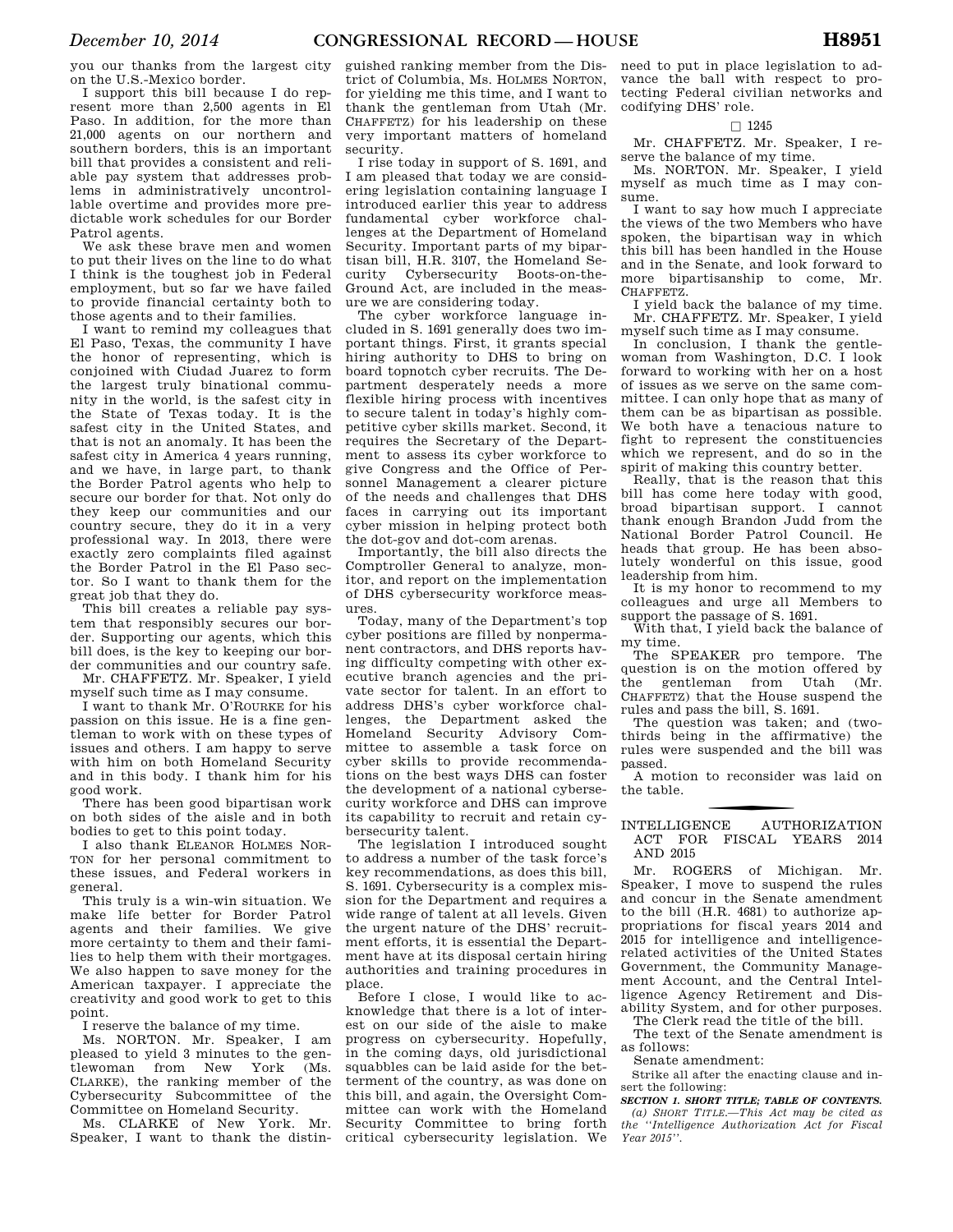*(b) TABLE OF CONTENTS.—The table of contents for this Act is as follows:* 

- *Sec. 1. Short title; table of contents. Sec. 2. Definitions.*
- 
- *Sec. 3. Budgetary effects.*

# *TITLE I—INTELLIGENCE ACTIVITIES*

- *Sec. 101. Authorization of appropriations.*
- *Sec. 102. Classified Schedule of Authorizations.*
- *Sec. 103. Personnel ceiling adjustments. Sec. 104. Intelligence Community Management Account.*
- *TITLE II—CENTRAL INTELLIGENCE AGEN-CY RETIREMENT AND DISABILITY SYS-TEM*
- *Sec. 201. Authorization of appropriations. TITLE III—GENERAL PROVISIONS Subtitle A—General Matters*
- *Sec. 301. Increase in employee compensation and benefits authorized by law. Sec. 302. Restriction on conduct of intelligence*
- *activities. Sec. 303. National intelligence strategy.*
- 
- *Sec. 304. Software licensing.*
- *Sec. 305. Reporting of certain employment activities by former intelligence officers and employees.*
- *Sec. 306. Inclusion of Predominantly Black Institutions in intelligence officer training program.*
- *Sec. 307. Management and oversight of financial intelligence.*
- *Sec. 308. Analysis of private sector policies and procedures for countering insider threats.*
- *Sec. 309. Procedures for the retention of incidentally acquired communications.*
- *Sec. 310. Clarification of limitation of review to retaliatory security clearance or access determinations.*
- *Sec. 311. Feasibility study on consolidating classified databases of cyber threat indicators and malware samples.*
- *Sec. 312. Sense of Congress on cybersecurity threat and cybercrime cooperation with Ukraine.*
- *Sec. 313. Replacement of locally employed staff serving at United States diplomatic facilities in the Russian Federation.*
- *Sec. 314. Inclusion of Sensitive Compartmented Information Facilities in United States diplomatic facilities in the Russian Federation and adjacent countries.*

### *Subtitle B—Reporting*

- *Sec. 321. Report on declassification process.*
- *Sec. 322. Report on intelligence community efficient spending targets.*
- *Sec. 323. Annual report on violations of law or executive order.*
- *Sec. 324. Annual report on intelligence activities of the Department of Homeland Security.*
- *Sec. 325. Report on political prison camps in North Korea.*
- *Sec. 326. Assessment of security of domestic oil refineries and related rail transportation infrastructure.*
- *Sec. 327. Enhanced contractor level assessments for the intelligence community.*
- *Sec. 328. Assessment of the efficacy of memoranda of understanding to facili-*
- *tate intelligence-sharing. Sec. 329. Report on foreign man-made electromagnetic pulse weapons.*
- *Sec. 330. Report on United States counterterrorism strategy to disrupt, dismantle, and defeat al-Qaeda and its affiliated or associated groups.*
- *Sec. 331. Feasibility study on retraining veterans in cybersecurity.*

#### *SEC. 2. DEFINITIONS.*

*In this Act:* 

*(1) CONGRESSIONAL INTELLIGENCE COMMIT-TEES.—The term ''congressional intelligence committees'' means—* 

*(A) the Select Committee on Intelligence of the Senate; and* 

*(B) the Permanent Select Committee on Intelligence of the House of Representatives.* 

*(2) INTELLIGENCE COMMUNITY.—The term ''intelligence community'' has the meaning given that term in section 3(4) of the National Security Act of 1947 (50 U.S.C. 3003(4)).* 

#### *SEC. 3. BUDGETARY EFFECTS.*

*The budgetary effects of this Act, for the purpose of complying with the Statutory Pay-As-You-Go-Act of 2010, shall be determined by reference to the latest statement titled ''Budgetary Effects of PAYGO Legislation'' for this Act, submitted for printing in the Congressional Record by the Chairman of the Senate Budget Committee, provided that such statement has been submitted prior to the vote on passage.* 

### *TITLE I—INTELLIGENCE ACTIVITIES*

# *SEC. 101. AUTHORIZATION OF APPROPRIATIONS.*

*Funds are hereby authorized to be appropriated for fiscal year 2015 for the conduct of the intelligence and intelligence-related activities of the following elements of the United States Government:* 

- *(1) The Office of the Director of National Intelligence.* 
	- *(2) The Central Intelligence Agency.*
	- *(3) The Department of Defense.*
	- *(4) The Defense Intelligence Agency.*
	- *(5) The National Security Agency.*

*(6) The Department of the Army, the Department of the Navy, and the Department of the Air Force.* 

- *(7) The Coast Guard.*
- *(8) The Department of State.*
- *(9) The Department of the Treasury.*
- *(10) The Department of Energy.*
- *(11) The Department of Justice.*
- *(12) The Federal Bureau of Investigation.*
- *(13) The Drug Enforcement Administration.*
- *(14) The National Reconnaissance Office.*

*(15) The National Geospatial-Intelligence Agency.* 

*(16) The Department of Homeland Security. SEC. 102. CLASSIFIED SCHEDULE OF AUTHORIZA-*

# *TIONS.*

*(a) SPECIFICATIONS OF AMOUNTS AND PER-SONNEL LEVELS.—The amounts authorized to be appropriated under section 101 and, subject to section 103, the authorized personnel ceilings as of September 30, 2015, for the conduct of the intelligence activities of the elements listed in paragraphs (1) through (16) of section 101, are those specified in the classified Schedule of Authorizations prepared to accompany the bill H.R. 4681 of the One Hundred Thirteenth Congress.* 

*(b) AVAILABILITY OF CLASSIFIED SCHEDULE OF AUTHORIZATIONS.—* 

*(1) AVAILABILITY.—The classified Schedule of Authorizations referred to in subsection (a) shall be made available to the Committee on Appropriations of the Senate, the Committee on Appropriations of the House of Representatives, and to the President.* 

*(2) DISTRIBUTION BY THE PRESIDENT.—Subject to paragraph (3), the President shall provide for suitable distribution of the classified Schedule of Authorizations, or of appropriate portions of the Schedule, within the executive branch.* 

*(3) LIMITS ON DISCLOSURE.—The President shall not publicly disclose the classified Schedule of Authorizations or any portion of such Schedule except—* 

*(A) as provided in section 601(a) of the Implementing Recommendations of the 9/11 Commission Act of 2007 (50 U.S.C. 3306(a));* 

*(B) to the extent necessary to implement the budget; or* 

*(C) as otherwise required by law.* 

### *SEC. 103. PERSONNEL CEILING ADJUSTMENTS.*

*(a) AUTHORITY FOR INCREASES.—The Director of National Intelligence may authorize employ-* *ment of civilian personnel in excess of the number authorized for fiscal year 2015 by the classified Schedule of Authorizations referred to in section 102(a) if the Director of National Intelligence determines that such action is necessary to the performance of important intelligence functions, except that the number of personnel employed in excess of the number authorized under such section may not, for any element of the intelligence community, exceed 3 percent of the number of civilian personnel authorized under such Schedule for such element.* 

*(b) TREATMENT OF CERTAIN PERSONNEL.—The Director of National Intelligence shall establish guidelines that govern, for each element of the intelligence community, the treatment under the personnel levels authorized under section 102(a), including any exemption from such personnel levels, of employment or assignment in—* 

*(1) a student program, trainee program, or similar program;* 

*(2) a reserve corps or as a reemployed annuitant; or* 

*(3) details, joint duty, or long term, full-time training.* 

*(c) NOTICE TO CONGRESSIONAL INTELLIGENCE COMMITTEES.—The Director of National Intelligence shall notify the congressional intelligence committees in writing at least 15 days prior to each exercise of an authority described in subsection (a).* 

#### *SEC. 104. INTELLIGENCE COMMUNITY MANAGE-MENT ACCOUNT.*

*(a) AUTHORIZATION OF APPROPRIATIONS.— There is authorized to be appropriated for the Intelligence Community Management Account of the Director of National Intelligence for fiscal year 2015 the sum of \$507,400,000. Within such amount, funds identified in the classified Schedule of Authorizations referred to in section 102(a) for advanced research and development shall remain available until September 30, 2016.* 

*(b) AUTHORIZED PERSONNEL LEVELS.—The elements within the Intelligence Community Management Account of the Director of National Intelligence are authorized 794 positions as of September 30, 2015. Personnel serving in such elements may be permanent employees of the Office of the Director of National Intelligence or personnel detailed from other elements of the United States Government.* 

*(c) CLASSIFIED AUTHORIZATIONS.—* 

*(1) AUTHORIZATION OF APPROPRIATIONS.—In addition to amounts authorized to be appropriated for the Intelligence Community Management Account by subsection (a), there are authorized to be appropriated for the Community Management Account for fiscal year 2015 such additional amounts as are specified in the classified Schedule of Authorizations referred to in section 102(a). Such additional amounts for advanced research and development shall remain available until September 30, 2016.* 

*(2) AUTHORIZATION OF PERSONNEL.—In addition to the personnel authorized by subsection (b) for elements of the Intelligence Community Management Account as of September 30, 2015, there are authorized such additional personnel for the Community Management Account as of that date as are specified in the classified Schedule of Authorizations referred to in section 102(a).* 

#### *TITLE II—CENTRAL INTELLIGENCE AGEN-CY RETIREMENT AND DISABILITY SYS-TEM*

## *SEC. 201. AUTHORIZATION OF APPROPRIATIONS.*

*There is authorized to be appropriated for the Central Intelligence Agency Retirement and Disability Fund for fiscal year 2015 the sum of \$514,000,000.*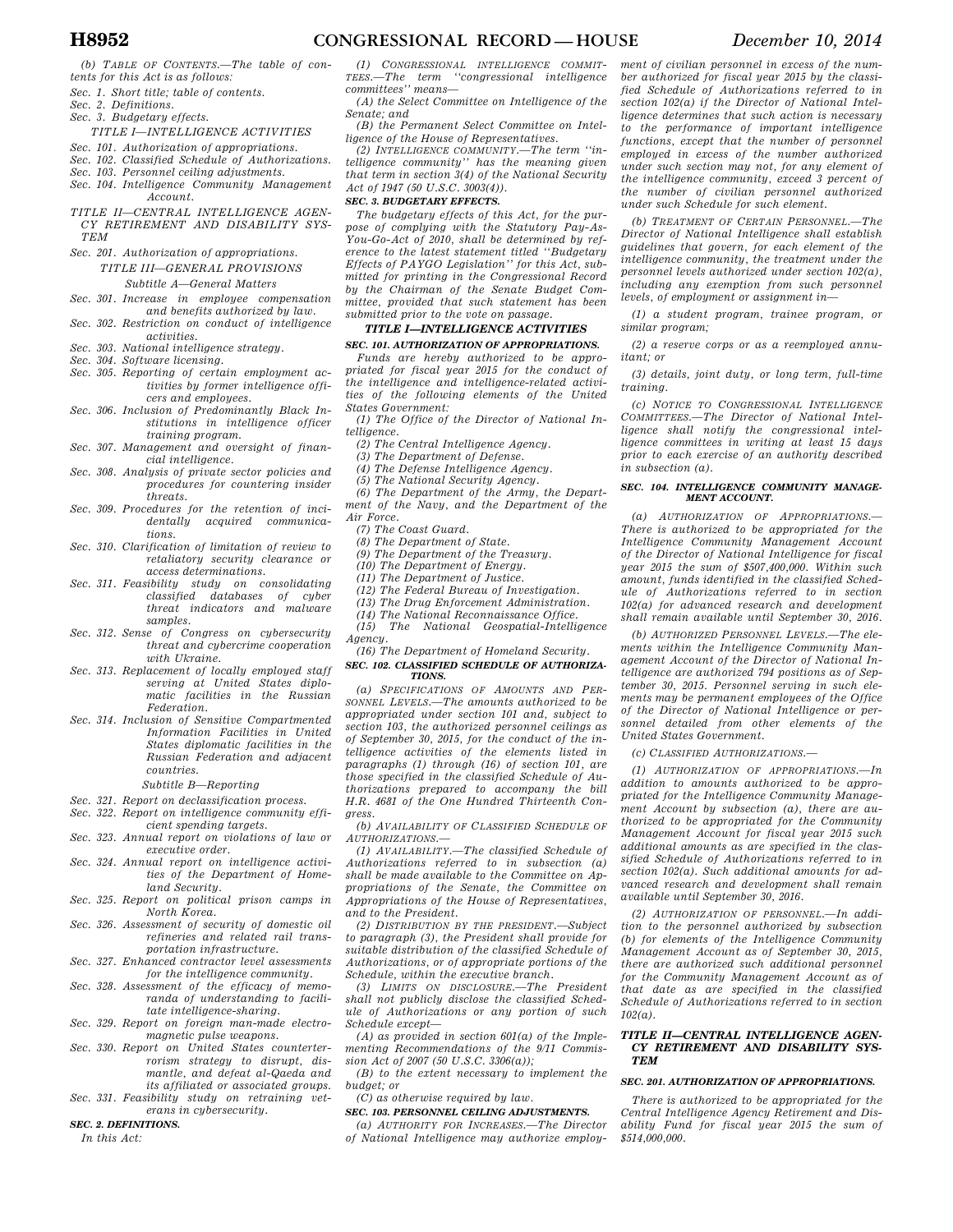## *TITLE III—GENERAL PROVISIONS Subtitle A—General Matters*

#### *SEC. 301. INCREASE IN EMPLOYEE COMPENSA-TION AND BENEFITS AUTHORIZED BY LAW.*

*Appropriations authorized by this Act for salary, pay, retirement, and other benefits for Federal employees may be increased by such additional or supplemental amounts as may be necessary for increases in such compensation or benefits authorized by law.* 

#### *SEC. 302. RESTRICTION ON CONDUCT OF INTEL-LIGENCE ACTIVITIES.*

*The authorization of appropriations by this Act shall not be deemed to constitute authority for the conduct of any intelligence activity which is not otherwise authorized by the Constitution or the laws of the United States.* 

#### *SEC. 303. NATIONAL INTELLIGENCE STRATEGY.*

*(a) IN GENERAL.—Title I of the National Security Act of 1947 (50 U.S.C. 3021 et seq.) is amended by inserting after section 108 the following:* 

*''SEC. 108A. NATIONAL INTELLIGENCE STRATEGY. ''(a) IN GENERAL.—Beginning in 2017, and once every 4 years thereafter, the Director of National Intelligence shall develop a comprehensive national intelligence strategy to meet national security objectives for the following 4 year period, or a longer period, if appropriate.* 

*''(b) REQUIREMENTS.—Each national intelligence strategy required by subsection (a) shall—* 

*''(1) delineate a national intelligence strategy consistent with—* 

*''(A) the most recent national security strategy report submitted pursuant to section 108;* 

*''(B) the strategic plans of other relevant departments and agencies of the United States; and* 

*''(C) other relevant national-level plans;* 

*''(2) address matters related to national and military intelligence, including counterintelligence;* 

*''(3) identify the major national security missions that the intelligence community is currently pursuing and will pursue in the future to meet the anticipated security environment;* 

*''(4) describe how the intelligence community will utilize personnel, technology, partnerships, and other capabilities to pursue the major national security missions identified in paragraph (3);* 

*''(5) assess current, emerging, and future threats to the intelligence community, including threats from foreign intelligence and security services and insider threats;* 

*''(6) outline the organizational roles and missions of the elements of the intelligence community as part of an integrated enterprise to meet customer demands for intelligence products, services, and support;* 

*''(7) identify sources of strategic, institutional, programmatic, fiscal, and technological risk; and* 

*''(8) analyze factors that may affect the intelligence community's performance in pursuing the major national security missions identified in paragraph (3) during the following 10-year period.* 

*''(c) SUBMISSION TO CONGRESS.—The Director of National Intelligence shall submit to the congressional intelligence committees a report on each national intelligence strategy required by subsection (a) not later than 45 days after the date of the completion of such strategy.''.* 

*(b) TABLE OF CONTENTS AMENDMENTS.—The table of contents in the first section of the National Security Act of 1947 is amended by inserting after the item relating to section 108 the following new item:* 

*''Sec. 108A. National intelligence strategy.''. SEC. 304. SOFTWARE LICENSING.* 

*Section 109 of the National Security Act of 1947 (50 U.S.C. 3044) is amended—* 

*(1) in subsection (a)(2), by striking ''usage; and'' and inserting ''usage, including—* 

*''(A) increasing the centralization of the management of software licenses;* 

*''(B) increasing the regular tracking and maintaining of comprehensive inventories of software licenses using automated discovery and inventory tools and metrics;* 

*''(C) analyzing software license data to inform investment decisions; and* 

*''(D) providing appropriate personnel with sufficient software licenses management training; and'';* 

*(2) in subsection (b)—* 

*(A) in paragraph (1), by striking ''; and'' and inserting a semicolon;* 

*(B) in paragraph (2), by striking ''usage.'' and inserting ''usage, including—* 

*''(A) increasing the centralization of the management of software licenses;* 

*''(B) increasing the regular tracking and maintaining of comprehensive inventories of software licenses using automated discovery and inventory tools and metrics;* 

*''(C) analyzing software license data to inform investment decisions; and* 

*''(D) providing appropriate personnel with sufficient software licenses management training; and''; and* 

*(C) by adding at the end the following new paragraph:* 

*''(3) based on the assessment required under paragraph (2), make such recommendations with respect to software procurement and usage to the Director of National Intelligence as the Chief Information Officer considers appropriate.''; and* 

*(3) by adding at the end the following new subsection:* 

*''(d) IMPLEMENTATION OF RECOMMENDA-TIONS.—Not later than 180 days after the date on which the Director of National Intelligence receives recommendations from the Chief Information Officer of the Intelligence Community in accordance with subsection (b)(3), the Director of National Intelligence shall, to the extent practicable, issue guidelines for the intelligence community on software procurement and usage based on such recommendations.''.* 

## *SEC. 305. REPORTING OF CERTAIN EMPLOYMENT ACTIVITIES BY FORMER INTEL-LIGENCE OFFICERS AND EMPLOY-EES.*

*(a) RESTRICTION.—Title III of the National Security Act of 1947 (50 U.S.C. 3071 et seq.) is amended by inserting after section 303 the following new section:* 

# *''SEC. 304. REPORTING OF CERTAIN EMPLOYMENT ACTIVITIES BY FORMER INTEL-LIGENCE OFFICERS AND EMPLOY-EES.*

*''(a) IN GENERAL.—The head of each element of the intelligence community shall issue regulations requiring each employee of such element occupying a covered position to sign a written agreement requiring the regular reporting of covered employment to the head of such element.* 

*''(b) AGREEMENT ELEMENTS.—The regulations required under subsection (a) shall provide that an agreement contain provisions requiring each employee occupying a covered position to, during the two-year period beginning on the date on which such employee ceases to occupy such covered position—* 

*''(1) report covered employment to the head of the element of the intelligence community that employed such employee in such covered position upon accepting such covered employment; and* 

*''(2) annually (or more frequently if the head of such element considers it appropriate) report covered employment to the head of such element.* 

*''(c) DEFINITIONS.—In this section:* 

*''(1) COVERED EMPLOYMENT.—The term 'covered employment' means direct employment by, representation of, or the provision of advice relating to national security to the government of a foreign country or any person whose activities* 

*are directly or indirectly supervised, directed, controlled, financed, or subsidized, in whole or in major part, by any government of a foreign country.* 

*''(2) COVERED POSITION.—The term 'covered position' means a position within an element of the intelligence community that, based on the level of access of a person occupying such position to information regarding sensitive intelligence sources or methods or other exceptionally sensitive matters, the head of such element determines should be subject to the requirements of this section.* 

*''(3) GOVERNMENT OF A FOREIGN COUNTRY.— The term 'government of a foreign country' has the meaning given the term in section 1(e) of the Foreign Agents Registration Act of 1938 (22*   $U.S.C. 611(e)$ .''

*(b) REGULATIONS AND CERTIFICATION.—* 

*(1) REGULATIONS.—Not later than 90 days after the date of the enactment of this Act, the head of each element of the intelligence community shall issue the regulations required under section 304 of the National Security Act of 1947, as added by subsection (a) of this section.* 

*(2) CERTIFICATION.—Not later than 180 days after the date of the enactment of this Act, the Director of National Intelligence shall submit to the congressional intelligence committees—* 

*(A) a certification that each head of an element of the intelligence community has prescribed the regulations required under section 304 of the National Security Act of 1947, as added by subsection (a) of this section; or* 

*(B) if the Director is unable to submit the certification described under subparagraph (A), an explanation as to why the Director is unable to submit such certification, including a designation of which heads of an element of the intelligence community have prescribed the regulations required under such section 304 and which have not.* 

*(c) TABLE OF CONTENTS AMENDMENTS.—The table of contents in the first section of the National Security Act of 1947 is amended—* 

*(1) by striking the second item relating to section 302 (Under Secretaries and Assistant Secretaries) and the items relating to sections 304, 305, and 306; and* 

*(2) by inserting after the item relating to section 303 the following new item:* 

*''Sec. 304. Reporting of certain employment activities by former intelligence officers and employees.''.* 

#### *SEC. 306. INCLUSION OF PREDOMINANTLY BLACK INSTITUTIONS IN INTELLIGENCE OF-FICER TRAINING PROGRAM.*

*Section 1024 of the National Security Act of 1947 (50 U.S.C. 3224) is amended—* 

*(1) in subsection (c)(1), by inserting ''and Predominantly Black Institutions'' after ''universities''; and* 

*(2) in subsection (g)—* 

*(A) by redesignating paragraph (4) as paragraph (5); and* 

*(B) by inserting after paragraph (3) the following new paragraph:* 

*''(4) PREDOMINANTLY BLACK INSTITUTION.— The term 'Predominantly Black Institution' has the meaning given the term in section 318 of the Higher education Act of 1965 (20 U.S.C. 1059e).''. SEC. 307. MANAGEMENT AND OVERSIGHT OF FI-NANCIAL INTELLIGENCE.* 

*(a) REQUIREMENT FOR PLAN.—Not later than 90 days after the date of the enactment of this Act, the Director of National Intelligence shall prepare a plan for management of the elements of the intelligence community that carry out financial intelligence activities.* 

*(b) CONTENTS OF PLAN.—The plan required by subsection (a) shall establish a governance framework, procedures for sharing and harmonizing the acquisition and use of financial analytic tools, standards for quality of analytic products, procedures for oversight and evaluation of resource allocations associated with the joint development of information sharing efforts*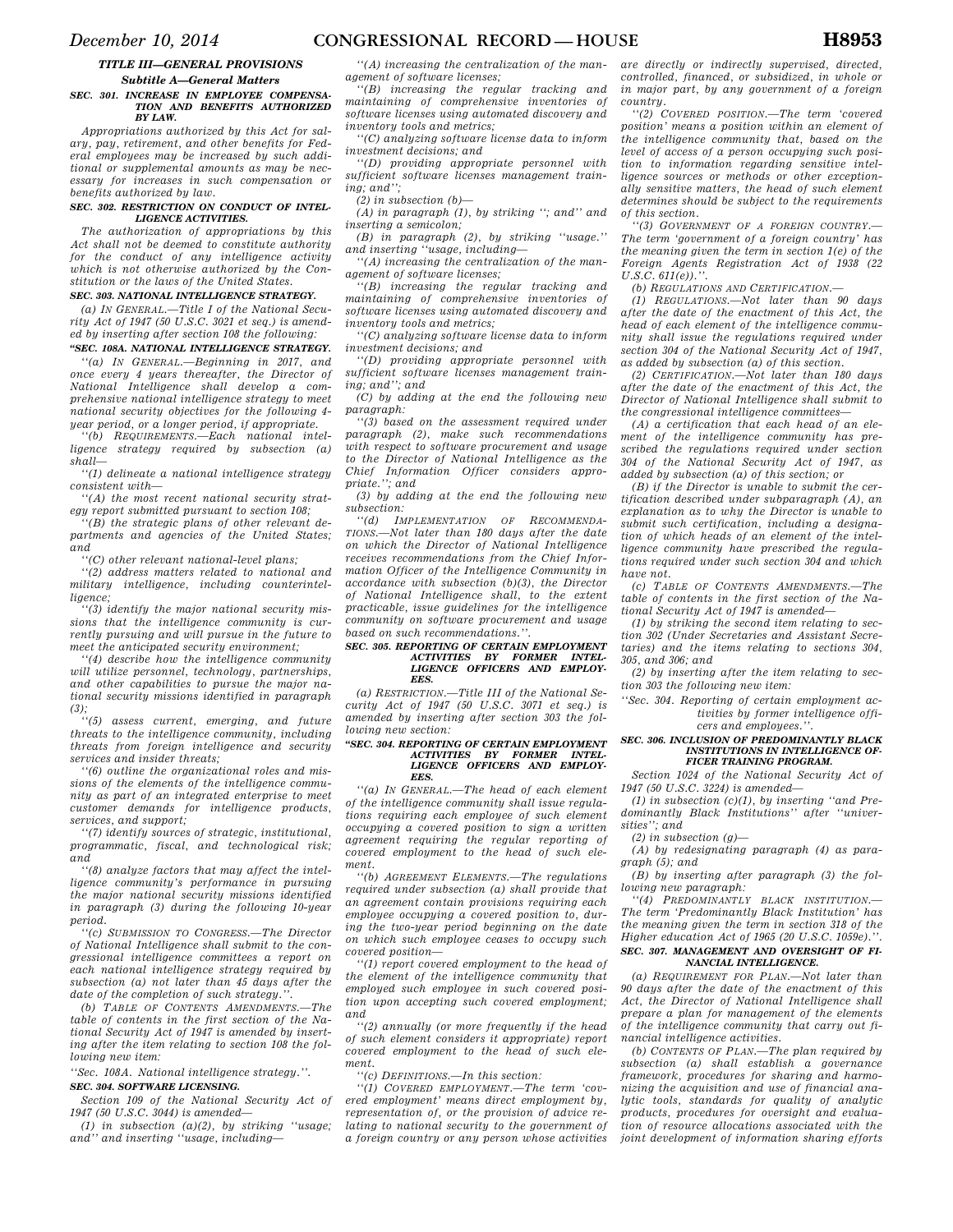*and tools, and an education and training model for elements of the intelligence community that carry out financial intelligence activities.* 

*(c) BRIEFING TO CONGRESS.—Not later than 180 days after the date of the enactment of this Act, the Director of National Intelligence shall brief the congressional intelligence committees on the actions the Director proposes to implement the plan required by subsection (a).* 

#### *SEC. 308. ANALYSIS OF PRIVATE SECTOR POLI-CIES AND PROCEDURES FOR COUN-TERING INSIDER THREATS.*

*(a) ANALYSIS.—Not later than 180 days after the date of the enactment of this Act, the Director of National Intelligence, in consultation with the National Counterintelligence Executive, shall submit to the congressional intelligence committees an analysis of private sector policies and procedures for countering insider threats.* 

*(b) CONTENT.—The analysis required by subsection (a) shall include—* 

*(1) a review of whether and how the intelligence community could utilize private sector hiring and human resources best practices to screen, vet, and validate the credentials, capabilities, and character of applicants for positions involving trusted access to sensitive information;* 

*(2) an analysis of private sector policies for holding supervisors and subordinates accountable for violations of established security protocols and whether the intelligence community should adopt similar policies for positions of trusted access to sensitive information;* 

*(3) an assessment of the feasibility and advisability of applying mandatory leave policies, similar to those endorsed by the Federal Deposit Insurance Corporation and the Securities and Exchange Commission to identify fraud in the financial services industry, to certain positions within the intelligence community; and* 

*(4) recommendations for how the intelligence community could utilize private sector risk indices, such as credit risk scores, to make determinations about employee access to sensitive information.* 

#### *SEC. 309. PROCEDURES FOR THE RETENTION OF INCIDENTALLY ACQUIRED COMMU-NICATIONS.*

*(a) DEFINITIONS.—In this section:* 

*(1) COVERED COMMUNICATION.—The term ''covered communication'' means any nonpublic telephone or electronic communication acquired without the consent of a person who is a party to the communication, including communications in electronic storage.* 

*(2) HEAD OF AN ELEMENT OF THE INTELLIGENCE COMMUNITY.—The term ''head of an element of the intelligence community'' means, as appropriate—* 

*(A) the head of an element of the intelligence community; or* 

*(B) the head of the department or agency containing such element.* 

*(3) UNITED STATES PERSON.—The term ''United States person'' has the meaning given that term in section 101 of the Foreign Intelligence Surveillance Act of 1978 (50 U.S.C. 1801).* 

*(b) PROCEDURES FOR COVERED COMMUNICA-TIONS.—* 

*(1) REQUIREMENT TO ADOPT.—Not later than 2 years after the date of the enactment of this Act each head of an element of the intelligence community shall adopt procedures approved by the Attorney General for such element that ensure compliance with the requirements of paragraph (3).* 

*(2) COORDINATION AND APPROVAL.—The procedures required by paragraph (1) shall be—* 

*(A) prepared in coordination with the Director of National Intelligence; and* 

*(B) approved by the Attorney General prior to issuance.* 

*(3) PROCEDURES.—* 

*(A) APPLICATION.—The procedures required by paragraph (1) shall apply to any intelligence collection activity not otherwise authorized by court order (including an order or certification* 

*issued by a court established under subsection (a) or (b) of section 103 of the Foreign Intelligence Surveillance Act of 1978 (50 U.S.C. 1803)), subpoena, or similar legal process that is reasonably anticipated to result in the acquisition of a covered communication to or from a United States person and shall permit the acquisition, retention, and dissemination of covered communications subject to the limitation in subparagraph (B).* 

*(B) LIMITATION ON RETENTION.—A covered communication shall not be retained in excess of 5 years, unless—* 

*(i) the communication has been affirmatively determined, in whole or in part, to constitute foreign intelligence or counterintelligence or is necessary to understand or assess foreign intelligence or counterintelligence;* 

*(ii) the communication is reasonably believed to constitute evidence of a crime and is retained by a law enforcement agency;* 

*(iii) the communication is enciphered or reasonably believed to have a secret meaning;* 

*(iv) all parties to the communication are reasonably believed to be non-United States persons;* 

*(v) retention is necessary to protect against an imminent threat to human life, in which case both the nature of the threat and the information to be retained shall be reported to the congressional intelligence committees not later than 30 days after the date such retention is extended under this clause;* 

*(vi) retention is necessary for technical assurance or compliance purposes, including a court order or discovery obligation, in which case access to information retained for technical assurance or compliance purposes shall be reported to the congressional intelligence committees on an annual basis; or* 

*(vii) retention for a period in excess of 5 years is approved by the head of the element of the intelligence community responsible for such retention, based on a determination that retention is necessary to protect the national security of the United States, in which case the head of such element shall provide to the congressional intelligence committees a written certification describing—* 

*(I) the reasons extended retention is necessary to protect the national security of the United States;* 

*(II) the duration for which the head of the element is authorizing retention;* 

*(III) the particular information to be retained; and* 

*(IV) the measures the element of the intelligence community is taking to protect the privacy interests of United States persons or persons located inside the United States.* 

#### *SEC. 310. CLARIFICATION OF LIMITATION OF RE-VIEW TO RETALIATORY SECURITY CLEARANCE OR ACCESS DETERMINA-TIONS.*

*Section 3001(b)(7) of the Intelligence Reform and Terrorism Prevention Act of 2004 (50 U.S.C. 3341(b)(7)) is amended—* 

*(1) in the matter preceding subparagraph (A), by striking ''2014—'' and inserting ''2014, and consistent with subsection (j)—'';* 

*(2) in subparagraph (A), by striking ''to appeal a determination to suspend or revoke a security clearance or access to classified information'' and inserting ''alleging reprisal for having made a protected disclosure (provided the individual does not disclose classified information or other information contrary to law) to appeal any action affecting an employee's access to* 

*classified information''; and (3) in subparagraph (B), by striking ''information,'' inserting ''information following a protected disclosure,''.* 

#### *SEC. 311. FEASIBILITY STUDY ON CONSOLI-DATING CLASSIFIED DATABASES OF CHREAT INDICATORS AND MALWARE SAMPLES.*

*(a) IN GENERAL.—Not later than 180 days after the date of the enactment of this Act, the* 

*Director of National Intelligence, in consultation with the Secretary of Homeland Security, the Director of the National Security Agency, the Director of the Central Intelligence Agency, and the Director of the Federal Bureau of Investigation, shall conduct a feasibility study on consolidating classified databases of cyber threat indicators and malware samples in the intelligence community.* 

*(b) ELEMENTS.—The feasibility study required by subsection (a) shall include the following:* 

*(1) An inventory of classified databases of cyber threat indicators and malware samples in the intelligence community.* 

*(2) An assessment of actions that could be carried out to consolidate such databases to achieve the greatest possible information sharing within the intelligence community and cost savings for the Federal Government.* 

*(3) An assessment of any impediments to such consolidation.* 

*(4) An assessment of whether the Intelligence Community Information Technology Enterprise can support such consolidation.* 

*(c) REPORT TO CONGRESS.—Not later than 30 days after the date on which the Director of National Intelligence completes the feasibility study required by subsection (a), the Director shall submit to the congressional intelligence committees a written report that summarizes the feasibility study, including the information required under subsection (b).* 

#### *SEC. 312. SENSE OF CONGRESS ON CYBERSECU-RITY THREAT AND CYBERCRIME CO-OPERATION WITH UKRAINE.*

*It is the sense of Congress that—* 

*(1) cooperation between the intelligence and law enforcement agencies of the United States and Ukraine should be increased to improve cybersecurity policies between these two countries;* 

*(2) the United States should pursue improved extradition procedures among the Governments of the United States, Ukraine, and other countries from which cybercriminals target United States citizens and entities;* 

*(3) the President should—* 

*(A) initiate a round of formal United States-Ukraine bilateral talks on cybersecurity threat and cybercrime cooperation, with additional multilateral talks that include other law enforcement partners such as Europol and Interpol; and* 

*(B) work to obtain a commitment from the Government of Ukraine to end cybercrime directed at persons outside Ukraine and to work with the United States and other allies to deter and convict known cybercriminals;* 

*(4) the President should establish a capacity building program with the Government of Ukraine, which could include—* 

*(A) a joint effort to improve cyber capacity building, including intelligence and law enforcement services in Ukraine;* 

*(B) sending United States law enforcement agents to aid law enforcement agencies in Ukraine in investigating cybercrimes; and* 

*(C) agreements to improve communications networks to enhance law enforcement cooperation, such as a hotline directly connecting law enforcement agencies in the United States and Ukraine; and* 

*(5) the President should establish and maintain an intelligence and law enforcement cooperation scorecard with metrics designed to measure the number of instances that intelligence and law enforcement agencies in the United States request assistance from intelligence and law enforcement agencies in Ukraine and the number and type of responses received to such requests.* 

#### *SEC. 313. REPLACEMENT OF LOCALLY EMPLOYED STAFF SERVING AT UNITED STATES DIPLOMATIC FACILITIES IN THE RUSSIAN FEDERATION.*

*(a) EMPLOYMENT REQUIREMENT.—* 

*(1) IN GENERAL.—The Secretary of State shall ensure that, not later than one year after the*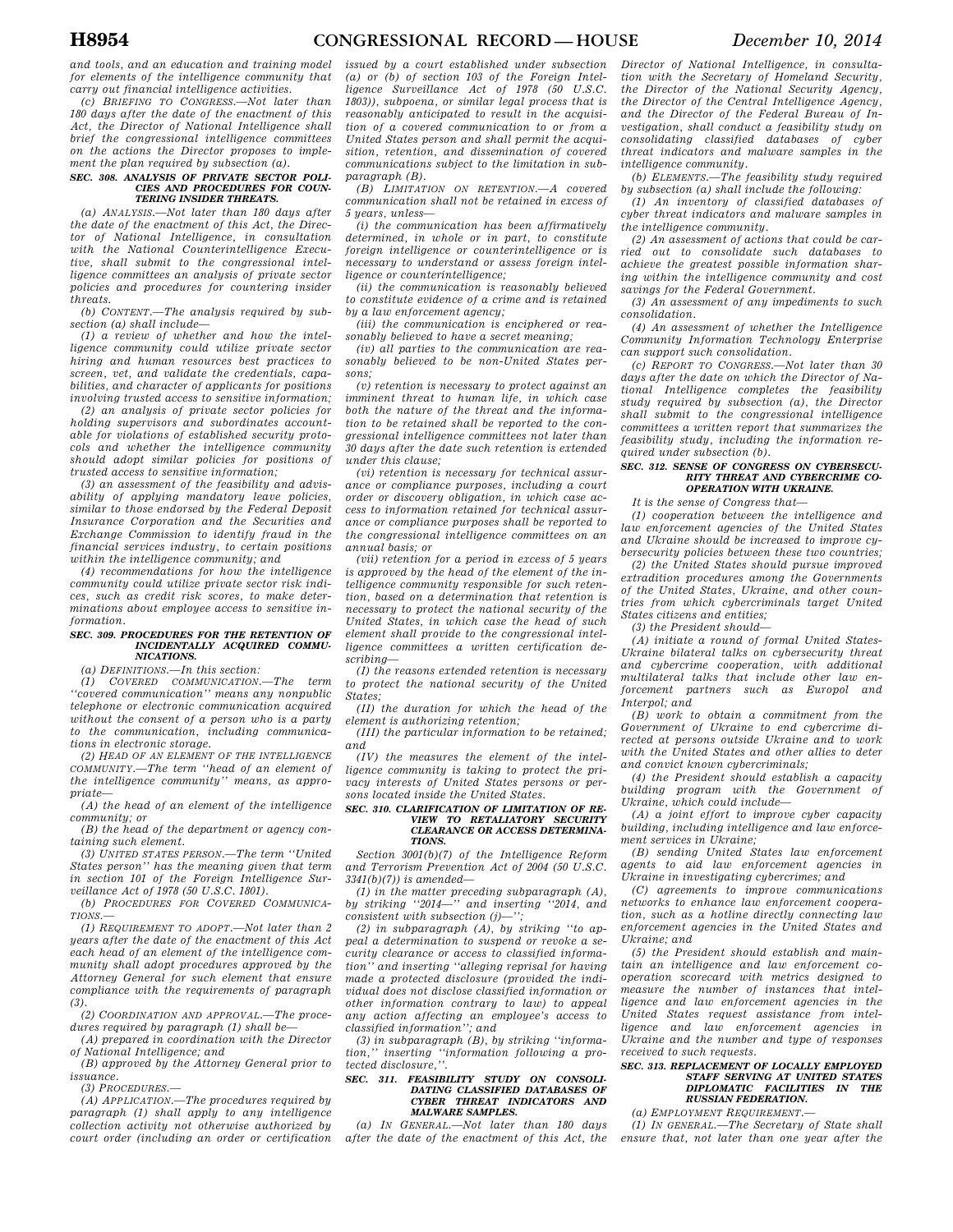*date of the enactment of this Act, every supervisory position at a United States diplomatic facility in the Russian Federation shall be occupied by a citizen of the United States who has passed, and shall be subject to, a thorough background check.* 

*(2) EXTENSION.—The Secretary of State may extend the deadline under paragraph (1) for up to one year by providing advance written notification and justification of such extension to the appropriate congressional committees.* 

*(3) PROGRESS REPORT.—Not later than 180 days after the date of the enactment of this Act, the Secretary of State shall submit to the appropriate congressional committees a report on progress made toward meeting the employment requirement under paragraph (1).* 

*(b) PLAN FOR REDUCED USE OF LOCALLY EM-PLOYED STAFF.—Not later than 180 days after the date of the enactment of this Act, the Secretary of State, in coordination with other appropriate government agencies, shall submit to the appropriate congressional committees a plan to further reduce the reliance on locally employed staff in United States diplomatic facilities in the Russian Federation. The plan shall, at a minimum, include cost estimates, timelines, and numbers of employees to be replaced.* 

*(c) APPROPRIATE CONGRESSIONAL COMMITTEES DEFINED.—In this section, the term ''appropriate congressional committees'' means—* 

*(1) the congressional intelligence committees;* 

*(2) the Committee on Armed Services, the Committee on Foreign Relations, and the Committee on Appropriations of the Senate; and* 

*(3) the Committee on Armed Services, the Committee on Foreign Affairs, and the Committee on Appropriations of the House of Representatives.* 

*(d) RULE OF CONSTRUCTION.—Nothing in this section shall be construed to infringe on the power of the President, by and with the advice and consent of the Senate, to appoint ambassadors, other public ministers, and consuls.''* 

#### *SEC. 314. INCLUSION OF SENSITIVE COMPART-MENTED INFORMATION FACILITIES IN UNITED STATES DIPLOMATIC FA-CILITIES IN THE RUSSIAN FEDERA-TION AND ADJACENT COUNTRIES.*

*(a) SENSITIVE COMPARTMENTED INFORMATION FACILITY REQUIREMENT.—Each United States diplomatic facility that, after the date of the enactment of this Act, is constructed in, or undergoes a construction upgrade in, the Russian Federation, any country that shares a land border with the Russian Federation, or any country that is a former member of the Soviet Union shall be constructed to include a Sensitive Compartmented Information Facility.* 

*(b) NATIONAL SECURITY WAIVER.—The Secretary of State may waive the requirement under subsection (a) if the Secretary determines that such waiver is in the national security interest of the United States and submits a written justification to the appropriate congressional committees not later than 180 days before exercising such waiver.* 

*(c) APPROPRIATE CONGRESSIONAL COMMITTEES DEFINED.—In this section, the term ''appropriate congressional committees'' means—* 

*(1) the congressional intelligence committees; (2) the Committee on Armed Services, the Committee on Foreign Relations, and the Committee on Appropriations of the Senate; and* 

*(3) the Committee on Armed Services, the Committee on Foreign Affairs, and the Committee on Appropriations of the House of Representatives.* 

# *Subtitle B—Reporting*

### *SEC. 321. REPORT ON DECLASSIFICATION PROC-ESS.*

*Not later than December 31, 2016, the Director of National Intelligence shall submit to Congress a report describing—* 

*(1) proposals to improve the declassification process throughout the intelligence community; and* 

*(2) steps the intelligence community could take, or legislation that may be necessary, to en-*

*able the National Declassification Center to better accomplish the missions assigned to the Center by Executive Order No. 13526 (75 Fed. Reg. 707).* 

#### *SEC. 322. REPORT ON INTELLIGENCE COMMUNITY EFFICIENT SPENDING TARGETS.*

*(a) IN GENERAL.—Not later than April 1, 2016, and April 1, 2017, the Director of National Intelligence shall submit to the congressional intelligence committees a report on the status and effectiveness of efforts to reduce administrative costs for the intelligence community during the preceding year.* 

 $-Each$  report under subsection *(a) shall include for each element of the intelligence community the following:* 

*(1) A description of the status and effectiveness of efforts to devise alternatives to government travel and promote efficient travel spending, such as teleconferencing and video conferencing.* 

*(2) A description of the status and effectiveness of efforts to limit costs related to hosting and attending conferences.* 

*(3) A description of the status and effectiveness of efforts to assess information technology inventories and usage, and establish controls, to reduce costs related to underutilized information technology equipment, software, or services.* 

*(4) A description of the status and effectiveness of efforts to limit the publication and printing of hard copy documents.* 

*(5) A description of the status and effectiveness of efforts to improve the performance of Federal fleet motor vehicles and limit executive transportation.* 

*(6) A description of the status and effectiveness of efforts to limit the purchase of extraneous promotional items, such as plaques, clothing, and commemorative items.* 

*(7) A description of the status and effectiveness of efforts to consolidate and streamline workforce training programs to focus on the highest priority workforce and mission needs.* 

*(8) Such other matters relating to efforts to reduce intelligence community administrative costs as the Director may specify for purposes of this section.* 

#### *SEC. 323. ANNUAL REPORT ON VIOLATIONS OF LAW OR EXECUTIVE ORDER.*

*(a) IN GENERAL.—Title V of the National Security Act of 1947 (50 U.S.C. 3091 et seq.) is amended by adding at the end the following: ''SEC. 511. ANNUAL REPORT ON VIOLATIONS OF* 

# *LAW OR EXECUTIVE ORDER.*

*''(a) ANNUAL REPORTS REQUIRED.—The Director of National Intelligence shall annually submit to the congressional intelligence committees a report on violations of law or executive order relating to intelligence activities by personnel of an element of the intelligence community that were identified during the previous calendar year.* 

*''(b) ELEMENTS.—Each report submitted under subsection (a) shall, consistent with the need to preserve ongoing criminal investigations, include a description of, and any action taken in response to, any violation of law or executive order (including Executive Order No. 12333 (50 U.S.C. 3001 note)) relating to intelligence activities committed by personnel of an element of the intelligence community in the course of the employment of such personnel that, during the previous calendar year, was—* 

*''(1) determined by the director, head, or general counsel of any element of the intelligence community to have occurred;* 

*''(2) referred to the Department of Justice for possible criminal prosecution; or* 

*''(3) substantiated by the inspector general of any element of the intelligence community.''.* 

*(b) INITIAL REPORT.—The first report required under section 511 of the National Security Act of 1947, as added by subsection (a), shall be submitted not later than one year after the date of the enactment of this Act.* 

*(c) GUIDELINES.—Not later than 180 days after the date of the enactment of this Act, the Direc-* *tor of National Intelligence, in consultation with the head of each element of the intelligence community, shall—* 

*(1) issue guidelines to carry out section 511 of the National Security Act of 1947, as added by subsection (a); and* 

*(2) submit such guidelines to the congressional intelligence committees.* 

*(d) TABLE OF CONTENTS AMENDMENT.—The table of sections in the first section of the National Security Act of 1947 is amended by adding after the item relating to section 510 the following new item:* 

*''Sec. 511. Annual report on violations of law or executive order.''.* 

*(e) RULE OF CONSTRUCTION.—Nothing in this section or the amendments made by this section shall be construed to alter any requirement existing on the date of the enactment of this Act to submit a report under any provision of law.* 

#### *SEC. 324. ANNUAL REPORT ON INTELLIGENCE AC-TIVITIES OF THE DEPARTMENT OF HOMELAND SECURITY.*

*(a) IN GENERAL.—For each fiscal year and along with the budget materials submitted in support of the budget of the Department of Homeland Security pursuant to section 1105(a) of title 31, United States Code, the Under Secretary for Intelligence and Analysis of the Department shall submit to the congressional intelligence committees a report for such fiscal year on each intelligence activity of each intelligence component of the Department, as designated by the Under Secretary, that includes the following:* 

*(1) The amount of funding requested for each such intelligence activity.* 

*(2) The number of full-time employees funded to perform each such intelligence activity.* 

*(3) The number of full-time contractor employees (or the equivalent of full-time in the case of part-time contractor employees) funded to perform or in support of each such intelligence activity.* 

*(4) A determination as to whether each such intelligence activity is predominantly in support of national intelligence or departmental missions.* 

*(5) The total number of analysts of the Intelligence Enterprise of the Department that perform—* 

*(A) strategic analysis; or* 

*(B) operational analysis.* 

*(b) FEASIBILITY AND ADVISABILITY REPORT.— Not later than 120 days after the date of the enactment of this Act, the Secretary of Homeland Security, acting through the Under Secretary for Intelligence and Analysis, shall submit to the congressional intelligence committees a report that—* 

*(1) examines the feasibility and advisability of including the budget request for all intelligence activities of each intelligence component of the Department that predominantly support departmental missions, as designated by the Under Secretary for Intelligence and Analysis, in the Homeland Security Intelligence Program; and* 

*(2) includes a plan to enhance the coordination of department-wide intelligence activities to achieve greater efficiencies in the performance of the Department of Homeland Security intelligence functions.* 

*(c) INTELLIGENCE COMPONENT OF THE DEPART-MENT.—In this section, the term ''intelligence component of the Department'' has the meaning given that term in section 2 of the Homeland Security Act of 2002 (6 U.S.C. 101).* 

#### *SEC. 325. REPORT ON POLITICAL PRISON CAMPS IN NORTH KOREA.*

*(a) IN GENERAL.—The Director of National Intelligence, in consultation with the Secretary of State, shall submit to the congressional intelligence committees, the Committee on Foreign Relations of the Senate, and the Committee on Foreign Affairs of the House of Representatives a report on political prison camps in North Korea.*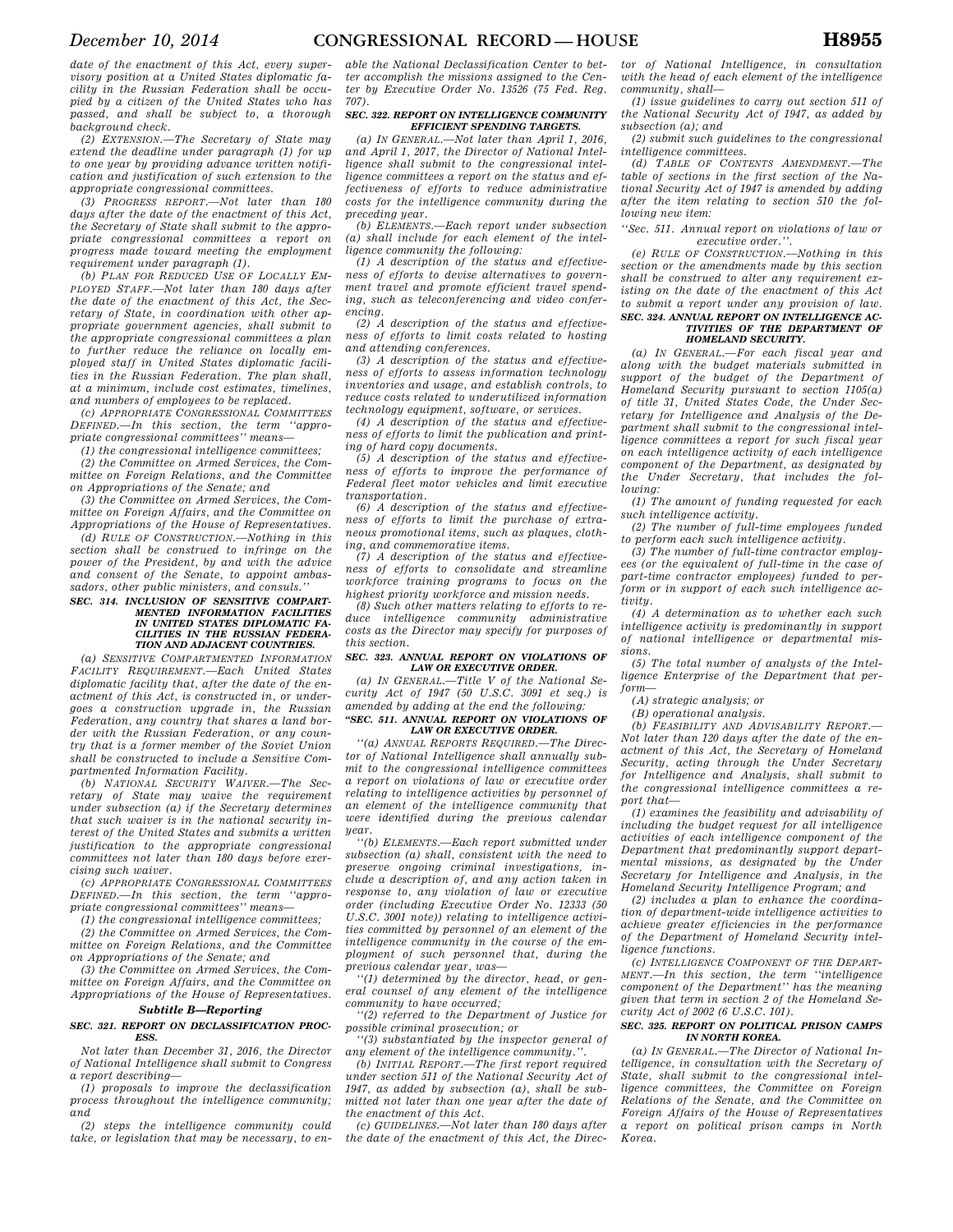*(b) ELEMENTS.—The report required by subsection (a) shall—* 

*(1) describe the actions the United States is taking to support implementation of the recommendations of the United Nations Commission of Inquiry on Human Rights in the Democratic People's Republic of Korea, including the eventual establishment of a tribunal to hold individuals accountable for abuses; and* 

*(2) include, with respect to each political prison camp in North Korea to the extent information is available—* 

*(A) the estimated prisoner population of each such camp;* 

*(B) the geographical coordinates of each such camp;* 

*(C) the reasons for confinement of the prisoners at each such camp;* 

*(D) a description of the primary industries and products made at each such camp, and the end users of any goods produced in such camp;* 

*(E) information regarding involvement of any non-North Korean entity or individual involved in the operations of each such camp, including as an end user or source of any good or products used in, or produced by, in such camp;* 

*(F) information identifying individuals and agencies responsible for conditions in each such camp at all levels of the Government of North Korea;* 

*(G) a description of the conditions under which prisoners are confined, with respect to the adequacy of food, shelter, medical care, working conditions, and reports of ill-treatment of prisoners, at each such camp; and* 

*(H) unclassified imagery, including satellite imagery, of each such camp.* 

*(c) FORM.—The report required by subsection (a) shall be submitted in an unclassified form and may include a classified annex if necessary. SEC. 326. ASSESSMENT OF SECURITY OF DOMES-TIC OIL REFINERIES AND RELATED*   ${\it TRANSPORTATION}$ *STRUCTURE.* 

*(a) ASSESSMENT.—The Under Secretary of Homeland Security for Intelligence and Analysis shall conduct an intelligence assessment of the security of domestic oil refineries and related rail transportation infrastructure.* 

*(b) SUBMISSION.—Not later than 180 days after the date of the enactment of this Act, the Under Secretary of Homeland Security for Intelligence and Analysis shall submit to the congressional intelligence committees—* 

*(1) the results of the assessment required under subsection (a); and* 

*(2) any recommendations with respect to intelligence sharing or intelligence collection to improve the security of domestic oil refineries and related rail transportation infrastructure to protect the communities surrounding such refineries or such infrastructure from potential harm that the Under Secretary considers appropriate. SEC. 327. ENHANCED CONTRACTOR LEVEL AS-*

# *SESSMENTS FOR THE INTELLIGENCE COMMUNITY.*

*Section 506B(c) of the National Security Act of 1947 (50 U.S.C. 3098(c)) is amended—* 

*(1) in paragraph (11), by striking ''or contracted''; (2) by redesignating paragraph (12) as para-*

*graph (13); and* 

*(3) by inserting after paragraph (11) the following:* 

*''(12) The best estimate of the number of intelligence collectors and analysts contracted by each element of the intelligence community and a description of the functions performed by such contractors.''.* 

# *SEC. 328. ASSESSMENT OF THE EFFICACY OF MEMORANDA OF UNDERSTANDING TO FACILITATE INTELLIGENCE-SHARING.*

*Not later than 90 days after the date of the enactment of this Act, the Under Secretary of Homeland Security for Intelligence and Analysis, in consultation with the Director of the Federal Bureau of Investigation and the Pro-*

*gram Manager of the Information Sharing Environment, shall submit to the congressional intelligence committees, the Committee on Homeland Security and Governmental Affairs of the Senate, the Committee on Homeland Security of the House of Representatives, the Committee on the Judiciary of the Senate, and the Committee on the Judiciary of the House of Representatives an assessment of the efficacy of the memoranda of understanding signed between Federal, State, local, tribal, and territorial agencies to facilitate intelligence-sharing within and separate from the Joint Terrorism Task Force. Such assessment shall include—* 

*(1) any language within such memoranda of understanding that prohibited or may be construed to prohibit intelligence-sharing between Federal, State, local, tribal, and territorial agencies; and* 

*(2) any recommendations for memoranda of understanding to better facilitate intelligencesharing between Federal, State, local, tribal, and territorial agencies.* 

#### *SEC. 329. REPORT ON FOREIGN MAN-MADE ELEC-TROMAGNETIC PULSE WEAPONS.*

*(a) REPORT.—Not later than 180 days after the date of the enactment of this Act, the Director of National Intelligence shall submit to the congressional intelligence committees, the Committee on Armed Services of the Senate, and the Committee on Armed Services of the House of Representatives a report on the threat posed by man-made electromagnetic pulse weapons to United States interests through 2025, including threats from foreign countries and foreign non-State actors.* 

*(b) FORM.—The report required under subsection (a) shall be submitted in unclassified form, but may include a classified annex.* 

#### *SEC. 330. REPORT ON UNITED STATES COUNTER-TERRORISM STRATEGY TO DISRUPT, DISMANTLE, AND DEFEAT AL-QAEDA AND ITS AFFILIATED OR ASSOCI-ATED GROUPS.*

*(a) REPORT.—* 

*(1) IN GENERAL.—Not later than 180 days after the date of the enactment of this Act, the Director of National Intelligence shall submit to the appropriate committees of Congress a comprehensive report on the United States counterterrorism strategy to disrupt, dismantle, and defeat al-Qaeda and its affiliated or associated groups.* 

*(2) COORDINATION.—The report required by paragraph (1) shall be prepared in coordination with the Secretary of State, the Secretary of the Treasury, the Attorney General, and the Secretary of Defense, and the head of any other department or agency of the United States Government that has responsibility for activities directed at combating al-Qaeda and its affiliated or associated groups.* 

*(3) ELEMENTS.—The report required by paragraph (1) shall include the following:* 

*(A) A definition of—* 

*(i) al-Qaeda core, including a list of which known individuals constitute al-Qaeda core;* 

*(ii) an affiliated group of al-Qaeda, including a list of which known groups constitute an affiliate group of al-Qaeda;* 

*(iii) an associated group of al-Qaeda, including a list of which known groups constitute an associated group of al-Qaeda; and* 

*(iv) a group aligned with al-Qaeda, including a description of what actions a group takes or statements it makes that qualify it as a group aligned with al-Qaeda.* 

*(B) A list of any other group, including the organization that calls itself the Islamic State (also known as ''ISIS'' or ''ISIL''), that adheres to the core mission of al-Qaeda, or who espouses the same violent jihad ideology as al-Qaeda.* 

*(C) An assessment of the relationship between al-Qaeda core and the groups referred to in subparagraph (B).* 

*(D) An assessment of the strengthening or weakening of al-Qaeda and the groups referred to in subparagraph (B) from January 1, 2010, to* 

*the present, including a description of the metrics that are used to assess strengthening or weakening and an assessment of the relative increase or decrease in violent attacks attributed to such entities.* 

*(E) An assessment of whether or not an individual can be a member of al-Qaeda core if such individual is not located in Afghanistan or Pakistan.* 

*(F) An assessment of whether or not an individual can be a member of al-Qaeda core as well as a member of a group referred to in subparagraph (B).* 

*(G) A definition of defeat of core al-Qaeda.* 

*(H) An assessment of the extent or coordination, command, and control between core al-Qaeda and the groups referred to in subparagraph (B), specifically addressing each such group.* 

*(I) An assessment of the effectiveness of counterterrorism operations against core al-Qaeda and the groups referred to in subparagraph (B), and whether such operations have had a sustained impact on the capabilities and effectiveness of core al-Qaeda and such groups.* 

*(4) FORM.—The report required by paragraph (1) shall be submitted in unclassified form, but may include a classified annex.* 

*(b) APPROPRIATE COMMITTEES OF CONGRESS DEFINED.—In this section, the term ''appropriate committees of Congress'' means—* 

*(1) the congressional intelligence committees;* 

*(2) the Committee on Foreign Relations and the Committee on Armed Services of the Senate; and* 

*(3) the Committee on Foreign Affairs and the Committee on Armed Services of the House of Representatives.* 

#### *SEC. 331. FEASIBILITY STUDY ON RETRAINING VETERANS IN CYBERSECURITY.*

*Not later than 180 days after the date of the enactment of this Act, the Director of National Intelligence, in consultation with the Secretary of Defense, the Secretary of Veterans Affairs, and the Secretary of Homeland Security, shall submit to Congress a feasibility study on retraining veterans and retired members of elements of the intelligence community in cybersecurity.* 

The SPEAKER pro tempore. Pursuant to the rule, the gentleman from Michigan (Mr. ROGERS) and the gentleman from Maryland (Mr. RUPPERS-BERGER) each will control 20 minutes.

The Chair recognizes the gentleman from Michigan.

#### GENERAL LEAVE

Mr. ROGERS of Michigan. Mr. Speaker, I ask unanimous consent that all Members may have 5 legislative days to revise and extend their remarks and to include extraneous material on the bill, H.R. 4681.

The SPEAKER pro tempore. Is there objection to the request of the gentleman from Michigan?

There was no objection.

Mr. ROGERS of Michigan. Mr. Speaker, I yield myself such time as I may consume.

Mr. Speaker, I will enter into the RECORD at the end of my remarks the Joint Explanatory Statement prepared by the House and Senate Intelligence Committees.

Mr. Speaker, when Mr. RUPPERS-BERGER and I assumed the helm of the committee, we committed to return to the practice of passing the annual intelligence authorization bill, recognizing that it is one of the most critical tools that Congress has to control the intelligence activities of the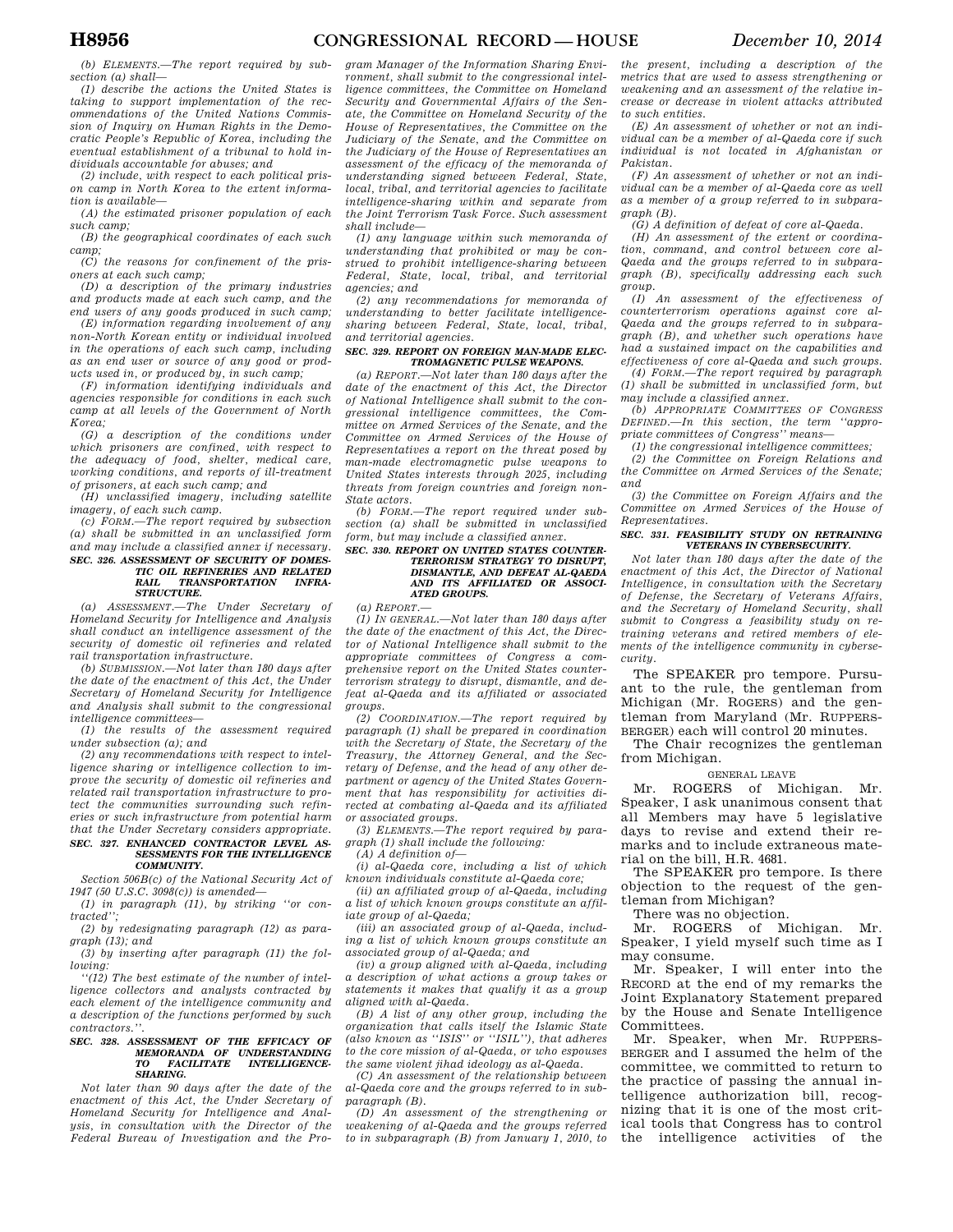United States Government. I am proud today that we are bringing the fifth such authorization bill to the floor since Mr. RUPPERSBERGER assumed the role of ranking member and I assumed the role of chairman 4 years ago.

As most of the intelligence budget involves highly classified programs, the bulk of the committee's direction is found in the classified annex to the bill, which is very similar to the version passed by the House earlier this year.

At an unclassified level, I can report that the classified annex increases the President's budget request by less than 1 percent and is consistent with the Bipartisan Budget Act funding caps. Key committee funding initiatives, vital to national security, are preserved in this bill. These funding initiatives are offset by reductions to unnecessary programs and increased efficiencies.

The bill's modest net increase reflects the committee's concern that the President's request does not properly fund a number of important initiatives and leaves several unacceptable shortfalls when it comes to the matters of national security. The bill also provides substantial intelligence resources to help defeat Islamic State in Iraq and the Levant.

Earlier this year, the House passed its version of this bill with overwhelming bipartisan support. This bill contains all of the provisions that were not previously enacted into law in the fiscal year 2014 bill, along with provisions added by the Senate. None of these provisions are considered controversial, and we have worked through and vetted to make sure that is accurate with both Republican and Democrat staff and Members.

Mr. Speaker, we find ourselves in a very interesting time in history. ISIL is attempting to build a state across the Middle East, from Lebanon to Iraq, including Syria, Jordan, and Israel. The group already controls a swath of land across Iraq and Syria about the size of the State of Indiana, and it is growing. The goal of our counterterrorism strategy is to deny safe haven from which terrorists can plot attacks against the United States and/or our allies. Regrettably, we have not prevented ISIL from establishing such a safe haven, and, as a result, we face a growing threat from that region.

At the same time, state actors like Russia and China view this time as an opportunity to expand their reach and expand their influence. Uneven leadership in recent years has emboldened these adversaries to change the international order, at the expense of U.S. interests.

We rightly demand that our intelligence agencies provide policymakers with the best and most timely information possible on the threats we face. We ask them to track terrorists wherever they train, plan, and fundraise. We ask them to stop devastating cyber attacks that steal American jobs through theft of intellectual property. We ask them

to track nuclear and missile threats. We demand they get it right every time.

This bill will ensure that the dedicated men and women of our intelligence community have the funding and authorities and support that they need to meet their mission and to keep us safe.

I take this moment, Mr. Speaker, at a time when certainly voices both around the country and around the world are seeking to condemn the very courageous men and women who show up in the intelligence business to provide the information to keep America safe. They are silent warriors. They are faithful patriots. They don't ask for recognition. They don't ask for time. You don't see their names in the front pages of the paper or on TV. They really don't seek that recognition.

But they seek the very purpose of being the first to be able to develop that one piece of information that might prevent further conflict, it might prevent a terrorist attack, it might prevent a nuclear launch, it might prevent one Nation from attacking another.

In the haze of what seems to be selfloathing these days, by targeting that against these very courageous men and women who cannot defend themselves in public, we are doing a disservice to their courage and their commitment to keep America safe. We find that it is easy to, at some point, go back and point fingers at what we believe may or may not have happened in the work of keeping America safe. It is realistically and holistically unfair that we would do that to these very brave souls who risk their lives today.

But here is the good news for Americans. These folks that work in the shadows understand that they have accepted these dangerous and quiet roles, and they will get up this morning, like they have every other morning, and understand it is between them and the United States when it comes to any terrorist attack, or worse, bigger, broader conflict somewhere in the world.

So they will do their job; they will do their duty; they will do their mission. They will read the papers and fold them and put them on their desk and go about their work, their important work. But it is wrong that years later we ask these people to have to believe that they might have to get a lawyer to do their job.

The next time that America asks them to do something hard and difficult in defense of the United States, we shouldn't be giving them lawyers and subpoenas and the United Nations condemning their actions and looking for prosecutions in their effort to tear the United States down one more level. We ought to be giving them ticker tape parades when they come home from these places and say: Thank you for your sacrifice, and thank you for your family's sacrifice. We can sleep better at night knowing that you have had

the courage to stand where no other American was willing to stand in defense of the United States.

I hope they take this as certainly my final bill on this particular floor to encourage them to do their good work, to know that Americans who are kissing their kids and putting them on the bus this morning understand that it takes their efforts to keep this country safe, that somebody that shows up for work and is engaged in international commerce understands that it takes their work to keep America safe. Believe me, outside of this town, people across America understand the value and importance and really the essential work that these people do for the defense of America. We should not condemn them, we should be proud of their work, and we should stand behind them. This bill I think represents the work in a bipartisan way that allows them to continue that work, to do the work that protects America.

I would be remiss if I didn't thank my good friend DUTCH RUPPERSBERGER. Over the last 4 years, these five budgets could not have happened without your work and your staff's work in making sure that we had the best product available to make sure that the intelligence community had the resources that they need, the policies that they need, the support that they need, and, yes, every once in a while, the kick in the can that they needed.

With that, I reserve the balance of my time.

Mr. Speaker, when DUTCH and I assumed the helm of the Committee, we committed to return to the practice of passing the annual intelligence authorization bill, recognizing that it is one of the most critical tools Congress has to control the intelligence activities of the U.S. Government. I am proud today that we are bringing the fifth such authorization bill to the floor since I assumed the Chairmanship four years ago.

As most of the intelligence budget involves highly classified programs, the bulk of the Committee's direction is found in the classified annex to the bill, which is very similar to the version passed by the House earlier this year.

At an unclassified level, I can report that the classified annex increases the President's budget request by less than one percent and is consistent with the Bipartisan Budget Act funding caps. Key Committee funding initiatives, vital to national security, are preserved in this bill. These funding initiatives are offset by reductions to unnecessary programs and increased efficiencies. The bill's modest net increase reflects the Committee's concern that the President's request does not properly fund a number of important initiatives and leaves several unacceptable shortfalls. The bill also provides substantial intelligence resources to help defeat ISIL.

Earlier this year the House passed its version of this bill by an overwhelming bipartisan vote. This bill contains all of those provisions that were not previously enacted into law in the FY 14 bill, along with provisions added by the Senate. None of those provisions are considered controversial.

Mr. Speaker, we find ourselves in a very interesting time in history. ISIL is attempting to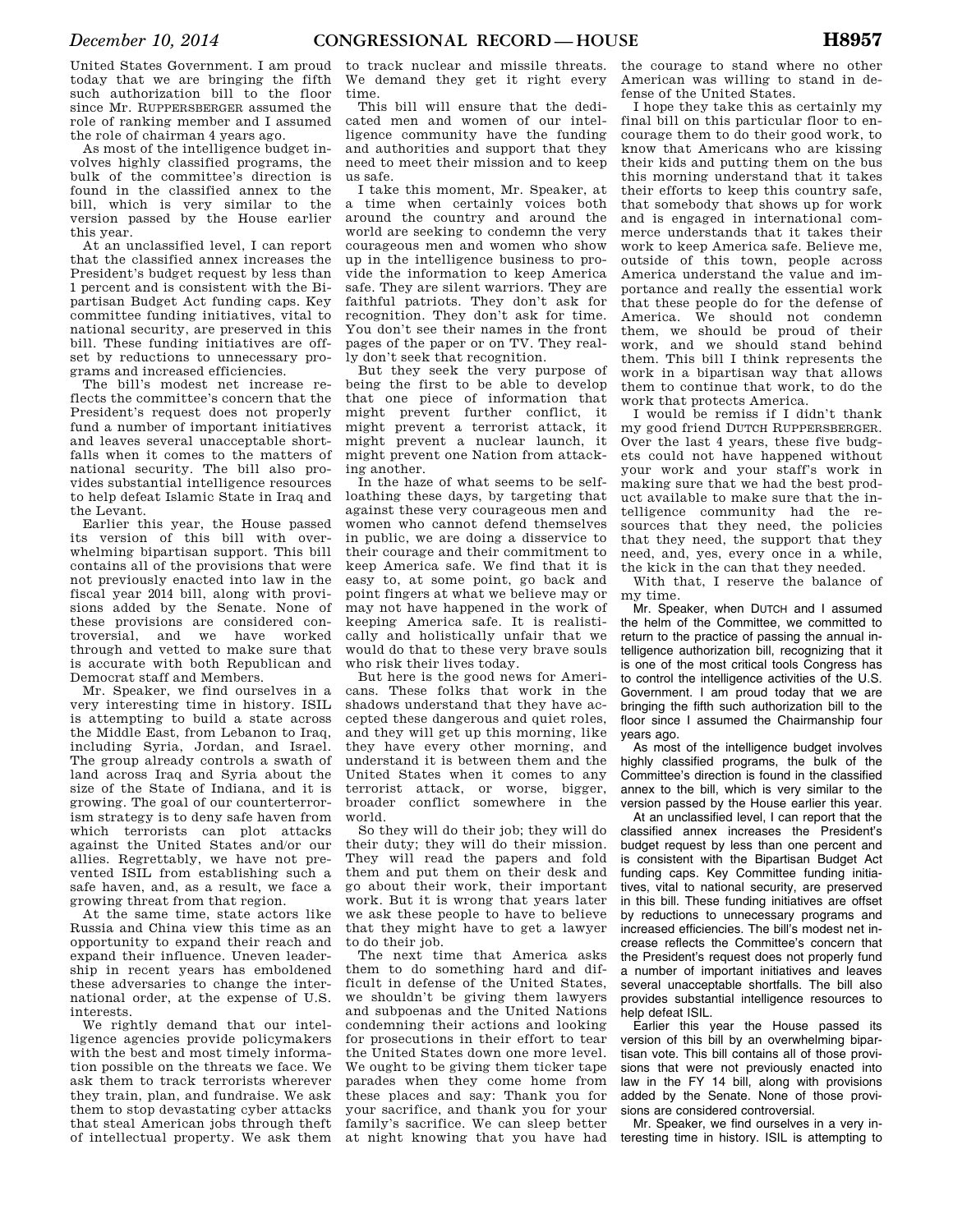build a state across the Middle East—from Lebanon to Iraq, including Syria, Jordan, and Israel. The group already controls a swath of land across Iraq and Syria. The goal of our counterterrorism strategy is to deny safe haven from which terrorists can plot attacks against the United States and our allies. Regrettably, we have not prevented ISIL from establishing such a safe haven, and as a result we face a growing threat from the region.

At the same time, state actors like Russia and China view this time as an opportunity to expand their reach and influence. Uneven leadership in recent years has emboldened these adversaries to change the international order—at the expense of U.S. interests.

We rightly demand that our intelligence agencies provide policy makers with the best and most timely information possible on the threats we face. We ask them to track terrorists wherever they train, plan, and fundraise. We ask them to stop devastating cyber attacks that steal American jobs. We ask them to track nuclear and missile threats. And we demand they get it right—every time.

This bill will ensure that the dedicated men and women of our Intelligence Community have the funding and authorities—and support—they need to meet their mission and to keep us safe.

Before closing, I want to take a moment to thank the men and women of this country who serve in our Intelligence Community today. It has been a distinct honor to get to know so many of them, and I am proud to have played a role in contributing to their success.

I would also like to extend thanks to all of my dedicated staff on the Committee who worked hard over the years to get us back on track in passing the annual Authorization bill and in our daily oversight of the Intelligence Community.

Thank you to my current committee staff: Darren Dick, Katie Wheelbarger, Sarah Geffroy, Andy Keiser, Bryan Smith, Ashley Lowry, Susan Phalen, Tom Corcoran, Michael Ellis, Chelsey Campbell, Geof Kahn, Brooke Eisele, Randy Smith, Jim Hildebrand, Shannon Stuart, Rachel Wilson, Lisa Major, Diane Rinaldo. Thank you, as well as to those who are no longer with the staff but played an influential role in committee activities during my tenure as Chairman: Michael Allen, Chris Donesa, Jamil Jaffer, Nathan Hauser, Todd Jones, Frank Garcia, George Pappas, Will Koella, Leah Scott, Fred Fleitz, and Stephanie Pelton.

Finally, a big thank you to our dedicated Security and Information Technology staff who keep us up and running everyday: Brandon Smith, Kristin Jepson and Kevin Klein.

JOINT EXPLANATORY STATEMENT TO ACCOMPANY THE INTELLIGENCE AU-THORIZATION ACT FOR FISCAL YEAR 2015

The following consists of the explanatory material to accompany the Intelligence Authorization Act for Fiscal Year 2015.

This joint explanatory statement shall have the same effect with respect to the implementation of this Act as if it were a joint explanatory statement of a committee of conference.

This explanatory statement is accompanied by a classified annex that contains a classified Schedule of Authorizations. The classified Schedule of Authorizations is incorporated by reference in the Act and has the legal status of public law.

The classified annex and classified Schedule of Authorizations are the result of nego-

tiations between the Senate Select Committee on Intelligence and the House Permanent Select Committee on Intelligence to reconcile differences in their respective versions of the Intelligence Authorization Act for Fiscal Year 2015. The congressionally directed actions described in Senate Report No. 113–233, the classified annex that accompanied Senate Report No. 113–233, and the classified annex that accompanied House Report No. 113–463 should be carried out to the extent they are not amended, altered, substituted, or otherwise specifically addressed in either this Joint Explanatory Statement or in the classified annex to this Statement.

SECTION-BY-SECTION ANALYSIS AND

EXPLANATION

The following is a section-by-section analysis and explanation of the Intelligence Authorization Act for Fiscal Year 2015.

## TITLE I—INTELLIGENCE ACTIVITIES

*Section 101. Authorization of appropriations* 

Section 101 lists the United States Government departments, agencies, and other elements for which the Act authorizes appropriations for intelligence and intelligence-related activities for Fiscal Year 2015.

*Section 102. Classified Schedule of Authorizations* 

Section 102 provides that the details of the amounts authorized to be appropriated for intelligence and intelligence-related activities and the applicable personnel levels by program for Fiscal Year 2015 are contained in the classified Schedule of Authorizations and that the classified Schedule of Authorizations shall be made available to the Committees on Appropriations of the Senate and House of Representatives and to the President.

*Section 103. Personnel ceiling adjustments* 

Section 103 is intended to provide additional flexibility to the DNI in managing the civilian personnel of the Intelligence Community (IC). Section 103 provides that the DNI may authorize employment of civilian personnel in Fiscal Year 2015 in excess of the number of authorized positions by amount not exceeding three percent of the total limit applicable to each IC element under Section 102. The DNI may do so only if necessary to the performance of important intelligence functions.

*Section 104. Intelligence Community Management Account* 

Section 104 authorizes appropriations for the Intelligence Community Management Account (ICMA) of the DNI and sets the authorized personnel levels for the elements within the ICMA for Fiscal Year 2015.

# TITLE II—CENTRAL INTELLIGENCE AGENCY

RETIREMENT AND DISABILITY SYSTEM *Section 201. Authorization of appropriations* 

Section 201 authorizes appropriations in the amount of \$514,000,000 for Fiscal Year 2015 for the Central Intelligence Agency Retirement and Disability Fund.

TITLE III—GENERAL PROVISIONS

SUBTITLE A—GENERAL MATTERS *Section 301. Increase in employee compensation and benefits authorized by law* 

Section 301 provides that funds authorized to be appropriated by the Act for salary, pay, retirement, and other benefits for federal employees may be increased by such additional or supplemental amounts as may be necessary for increases in compensation or benefits authorized by law.

*Section 302. Restriction on conduct of intelligence activities* 

Section 302 provides that the authorization of appropriations by the Act shall not be deemed to constitute authority for the con-

duct of any intelligence activity that is not otherwise authorized by the Constitution or laws of the United States.

*Section 303. National intelligence strategy* 

Section 303 amends the National Security Act of 1947 to require the DNI to develop a comprehensive national intelligence strategy every four years beginning in 2017. *Section 304. Software licensing* 

Section 304 amends Section 109 of the National Security Act of 1947, which requires chief information officers within the IC to prepare biennial inventories and assessments concerning the use and procurement of software licenses, to make certain enhancements to the biennial assessments required under Section 109.

*Section 305. Reporting of certain employment activities by former intelligence officers and employees* 

Section 305 requires the head of each element of the IC to issue regulations that require an employee occupying positions with access to particularly sensitive information within such element to sign a written agreement that requires the regular reporting of any employment by, representation of, or the provision of advice relating to national security to the government of a foreign country, or any person whose activities are supervised, directed, controlled, financed, or subsidized by any government of a foreign country, for a two-year period after the employee ceases employment with the IC element.

*Section 306. Inclusion of Predominantly Black Institutions in intelligence officer training program* 

Section 306 amends the National Security Act of 1947 to include predominantly black institutions in the intelligence officer training programs established under Section 1024 of the Act.

*Section 307. Management and oversight of financial intelligence* 

Section 307 requires the DNI to prepare a plan for management of the elements of the IC that carry out financial intelligence activities.

*Section 308. Analysis of private sector policies and procedures for countering insider threats* 

Section 308 directs the DNI to submit to the congressional intelligence committees an analysis of private sector policies and procedures for countering insider threats.

*Section 309. Procedures for the retention of incidentally acquired communications* 

Section 309 requires the head of each element of the IC to adopt Attorney Generalapproved procedures that govern the retention of nonpublic telephone or electronic communications acquired without consent of a person who is a party to the communications, including communications in electronic storage.

The procedures required under this section shall apply to any intelligence activity that is reasonably anticipated to result in the acquisition of such telephone or electronic communications to or from a United States person not otherwise authorized by court order, subpoena, or similar legal process, regardless of the location where the collection occurs. The procedures shall prohibit the retention of such telephone or electronic communications for a period in excess of five years, unless the communications are determined to fall within one of several categories, enumerated in subsection (b)(3)(B), for which retention in excess of five years is authorized, to include communications that have been affirmatively determined to constitute foreign intelligence or counterintelligence, communications that are reasonably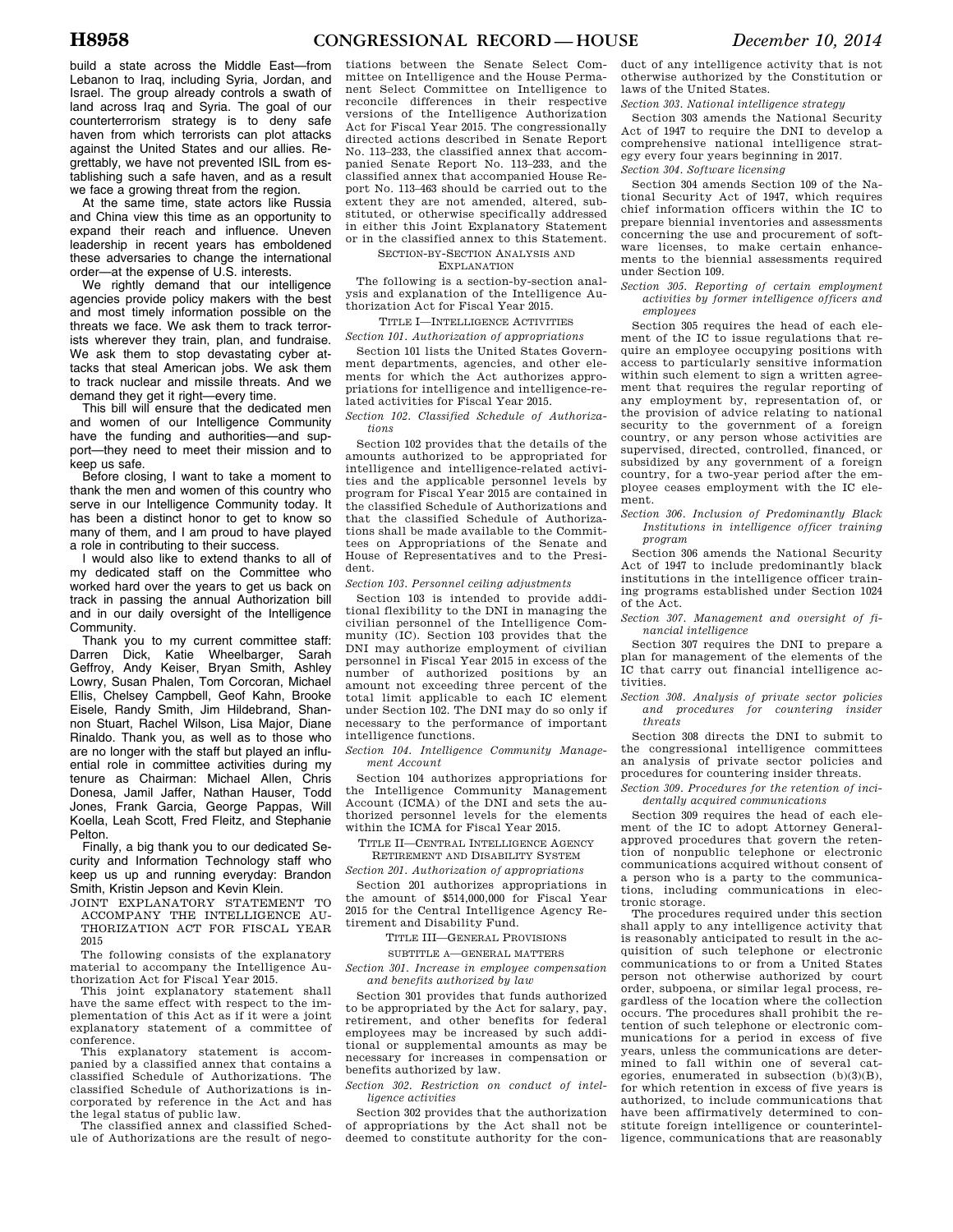believed to constitute evidence of a crime and are retained by a law enforcement agency, and communications that are enciphered or reasonably believed to have a secret meaning.

Because it may be necessary in certain instances for IC elements to retain communications covered by this section for a period in excess of five years that do not fall into the categories specifically enumerated in subsection  $(b)(3)(\overline{B})$ , subsection  $(b)(3)(\overline{B})(vii)$ provides flexibility for the head of each element of the intelligence community to authorize such extended retention where the head of the element determines that it is necessary to protect the national security of the United States. In the absence of such a determination, Section 309 is intended to establish a default rule for intelligence collection activities, not otherwise authorized by legal process, that requires agencies to delete communications covered by this section after five years, unless a determination is made that the communications constitute foreign intelligence or counterintelligence or otherwise meet the retention requirements set forth in this section.

*Section 310. Clarification of limitation of review to retaliatory security clearance or access determinations* 

Section 310 makes a technical amendment to Section 3001(b)(7) of the Intelligence Reform and Terrorism Prevention Act of 2004 to clarify that the policies and procedures prescribed by that section (to permit individuals to appeal adverse security clearance or access determinations) are only required to apply to adverse security clearance or access determinations alleged to be in reprisal for having made a protected whistleblower disclosure.

*Section 311. Feasibility study on consolidating classified databases of cyber threat indicators and malware samples* 

Section 307 requires the DNI to conduct a feasibility study on consolidating classified databases of cyber threat indicators and malware samples in the IC and to provide a report to the congressional intelligence committees summarizing the feasibility study.

*Section 312. Sense of Congress on cybersecurity threat and cybercrime cooperation with Ukraine* 

Section 312 expresses the sense of Congress concerning cybersecurity threat and cybercrime cooperation between the United States and Ukraine.

*Section 313. Replacement of locally employed staff serving at United States diplomatic facilities in the Russian Federation* 

Section 313 requires the Secretary of State to ensure that every supervisory position at a U.S. diplomatic facility in the Russian Federation is occupied by a citizen of the United States who has passed a background check and to provide Congress with a plan to further reduce reliance on locally employed staff.

*Section 314. Inclusion of Sensitive Compartmented Information Facilities in United States diplomatic facilities in the Russian Federation and adjacent countries* 

Section 314 requires that each U.S. diplomatic facility that is constructed in, or undergoes a construction upgrade in, the Russian Federation, any country that shares a land border with the Russian Federation, or any country that is a former member of the Soviet Union, shall be constructed to include a Sensitive Compartmented Information Facility. The Secretary of State may waive the requirements of this section upon a determination that it is in the national security interest of the United States.

SUBTITLE B—REPORTING

*Section 321. Report on declassification process* 

Section 321 requires the DNI to submit a report to Congress describing proposals to improve the declassification process and steps the IC could take or legislation that may be necessary, to enable the National Declassification Center to better accomplish the missions assigned to the Center by Executive Order 13526.

*Section 322. Report on intelligence community efficient spending targets* 

Section 322 requires the DNI to submit a report to the congressional intelligence committees on the status and effectiveness of efforts to reduce administrative costs for the IC during the preceding year.

*Section 323. Annual report on violations of law or executive order* 

Section 323 requires the DNI to report annually to the congressional intelligence committees on violations of law or executive order by personnel of an element of the IC that were identified during the previous calendar year. Under the National Security Act, the President is required to keep the congressional intelligence committees fully and currently informed of the intelligence activities of the United States government. Nonetheless, this annual reporting requirement is necessary to ensure that the intelligence oversight committees of the House and Senate are made fully aware of violations of law or executive order, including, in particular, violations of Executive order 12333 for activities not otherwise subject to the Foreign Intelligence Surveillance Act.

*Section 324. Annual report on intelligence activities of the Department of Homeland Security* 

Section 324 requires the Under Secretary for Intelligence and Analysis of the DHS to provide the congressional intelligence committees with a report on each intelligence activity of each intelligence component of the Department that includes, among other things, the amount of funding requested, the number of full-time employees, and the number of full-time contractor employees. In addition, Section 324 requires the Secretary of Homeland Security to submit to the congressional intelligence committees a report that examines the feasibility and advisability of consolidating the planning, programming, and resourcing of such activities within the Homeland Security Intelligence Program (HSIP).

The HSIP budget was established to fund those intelligence activities that principally support missions of the DHS separately from those of the NIP. To date, however, this mechanism has only been used to supplement the budget for the office of Intelligence and Analysis. It has not been used to fund the activities of the non-IC components in the DHS that conduct intelligence-related activities. As a result, there is no comprehensive reporting to Congress regarding the overall resources and personnel required in support of the Department's intelligence activities.

*Section 325. Report on political prison camps in North Korea* 

Section 325 requires the DNI to submit a report on political prison camps in North Korea to the congressional intelligence committees.

*Section 326. Assessment of security of domestic oil refineries and related rail transportation infrastructure* 

Section 326 requires the Under Secretary of Homeland Security for Intelligence and Analysis to conduct an intelligence assessment of the security of domestic oil refineries and related rail transportation infrastructure.

*Section 327. Enhanced contractor level assessments for the intelligence community* 

Section 327 amends the National Security Act of 1947 to require that the annual personnel level assessments for the IC, required under Section 506B of the Act, include a separate estimate of the number of intelligence collectors and analysts contracted by each element of the IC and a description of the functions performed by such contractors.

*Section 328. Assessment of the efficacy of memoranda of understanding to facilitate intelligence-sharing* 

Section 328 requires the Under Secretary of Homeland Security for Intelligence and Analysis to provide appropriate congressional committees with an assessment of the efficacy of the memoranda of understanding signed between Federal, State, local, tribal, and territorial agencies to facilitate intelligence-sharing within and separate from the Joint Terrorism Task Force. This study should help identify any obstacles to intelligence sharing between agencies, particularly any obstacles that might have impeded intelligence sharing in the wake of the April 2013 bombing of the Boston Marathon, and find improvements to existing intelligence sharing relationships.

*Section 329. Report on foreign man-made electromagnetic pulse weapons* 

Section 329 requires the DNI to provide appropriate congressional committees with a report on the threat posed by manmade electromagnetic pulse weapons to United States interests through 2025.

*Section 330. Report on United States counterterrorism strategy to disrupt, dismantle, and defeat al-Qaeda and its affiliated or associated groups* 

Section 330 requires the DNI to provide appropriate congressional committees with a report on the United States counterterrorism strategy to disrupt, dismantle, and defeat al-Qaeda and its affiliated or associated groups.

*Section 331. Feasibility study on retraining veterans in cybersecurity* 

Section 331 requires the DNI to submit to Congress a feasibility study on retraining veterans and retired members of elements of the IC in cybersecurity.

Mr. RUPPERSBERGER. Mr. Speaker, I yield myself such time as I may consume.

Chairman ROGERS, this is my last opportunity on the floor to thank you again for your leadership. It has, once again, produced a strong, bipartisan, and bicameral Intelligence Authorization Act.

Our committee believes that our Nation's security is too important to be a political football. We have had different views, we argue, but we work it out for the good of American people.

Mr. Chairman, I hope that your legacy of bipartisanship, hard work, rigorous oversight, and problem-solving continues and spreads throughout the Congress. It is amazing what we can accomplish when we work together to solve problems.

I also want to thank our counterparts in the Senate Intelligence Committee, Senators FEINSTEIN and CHAM-BLISS, for working very closely with us and each member of our committee. On the Democratic side, I want to acknowledge all the hard work of Mr. THOMPSON—who is sitting here to my left—Ms. SCHAKOWSKY, Mr. LANGEVIN,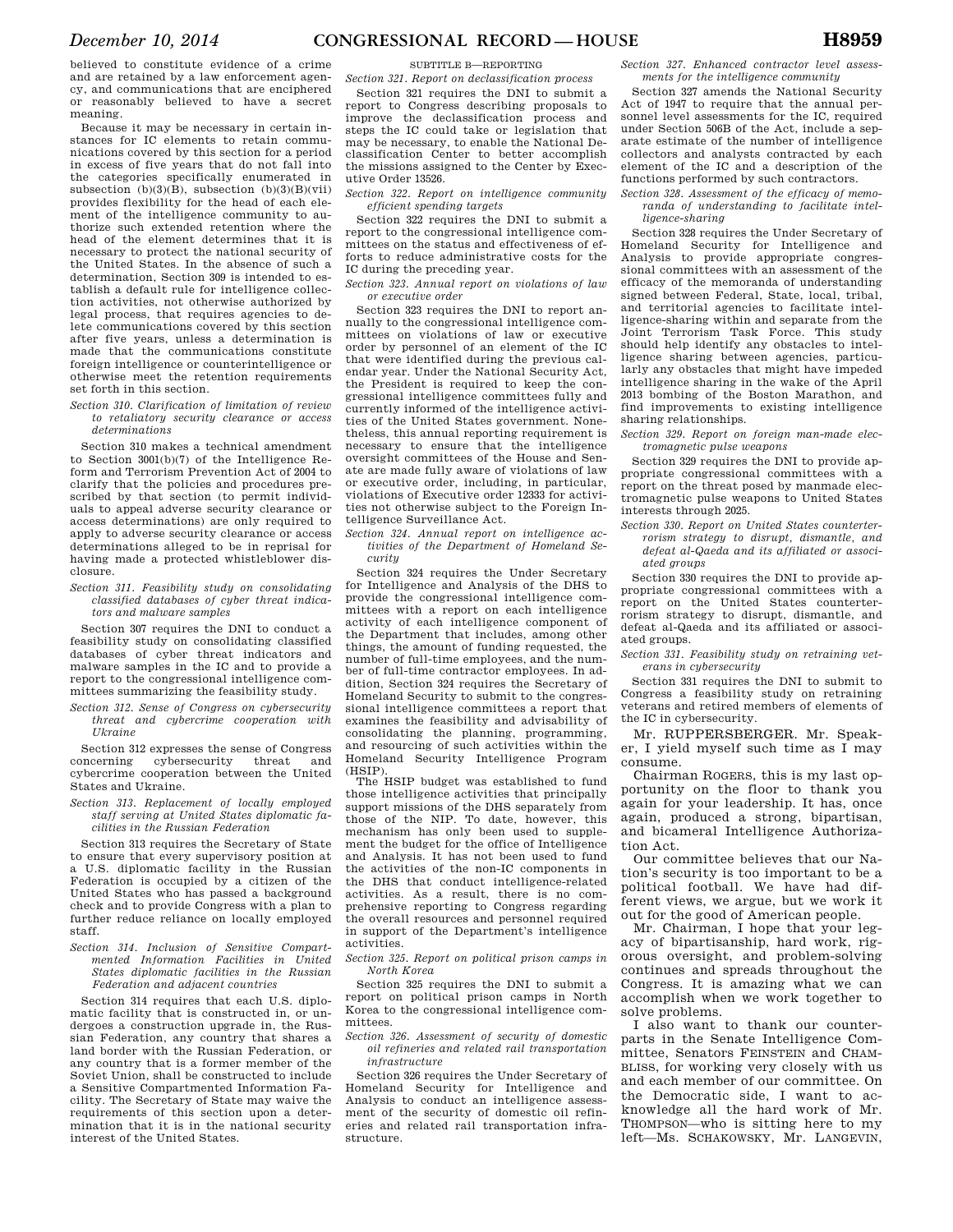Mr. SCHIFF, Mr. GUTIÉRREZ, Mr. PAS-TOR, Mr. HIMES, and Ms. SEWELL. And I want to thank our staff and the dedicated men and women of the intelligence community who work every day and all night throughout the world to protect us. I do agree with the chairman's statements about those men and women throughout the world who are out there protecting us and putting their lives on the line.

Now, today, we look beyond this Congress. We come together to set the stage for the continuing oversight of intelligence programs, personnel, and dollars. By doing so, we reinforce to the American people, and to the world, that there are checks and balances. We reinforce that the tools we authorize are for the sole purpose of keeping us, our allies, and our partners safe.

In May, the House passed the Intelligence Authorization Act for fiscal years 2014 and 2015 by 345 votes to 19. The Senate, however, took up each year separately. Over the summer, this House passed the FY14 bill, which the President signed.

So, we now take up the FY15 bill, which the Senate amended and sent back to us. This amended bill largely mirrors the relevant portions of the House-passed combined bill.

Passing a detailed Intelligence Authorization Act ensures that our intelligence agencies spend money only on programs Congress is informed of, approves, and can continuously oversee.

#### $\Box$  1300

Oversight is extremely important. It helps to make sure that everything our intelligence agencies do follows the Constitution and the laws of the United States and maximizes the civil liberties and privacy of Americans. At the same time, the intelligence agencies need the clear authorization, direction, and guidance from Congress to do their vital work to protect and defend America, its allies, and its partners.

The Intelligence Authorization Act is split into four parts: the unclassified legislative text; the unclassified report; the classified annex, which explains our intent for the classified aspects of the bill; and the classified schedule of authorizations.

While we have made cuts to certain areas and added money in others to produce a responsible, well thought out, and fiscally prudent budget, the budget for fiscal year 2015 slightly exceeds the President's request.

While over the last 4 years we have reduced the intelligence community's budget by over a billion dollars, this year's bill acknowledges the need to make corrections after the drastic cuts of sequestration and the Budget Control Act.

Additionally, this bill acknowledges the need to step up our intelligence efforts to counter evolving threats such as ISIL. It is a dangerous world out there, and our bill accounts for that.

Let me also mention some specifics in the bill. First, it continues to em-

phasize the value of our space programs and endorses aggressive action to decrease our reliance on Russianmade engines to launch our national security satellites.

Two, it makes investments into research and development to defend against next generation threats and to stay ahead of countries like China and Russia. Three, it further improves the<br>continuous evaluation of insider evaluation of insider threats while safeguarding privacy and civil liberties.

Next, it enables better intelligence and information sharing to prevent foreign fighters coming in and out of Syria. It also enables cutting-edge Defense Intelligence Agency technology. We must stay ahead of the curve in technology.

The bill also further refines the Department of Defense human intelligence capabilities while supporting communitywide human intelligence efforts to better understand the enemies' plans and intentions. It also establishes increased accountability measures for our most sensitive programs.

The committee has worked with the intelligence community and the Senate to produce this solid, bipartisan bill. This bill also incorporates the valuable floor amendments the House passed in May. It represents a culmination of our committee's work through extensive hearings and briefings, travel, and indepth studies. The bill is strong, and I am proud to support it.

For the sake of keeping the country, its allies, and partners safe and for the sake of thoroughly overseeing even the most classified intelligence programs, I urge my colleagues to pass the bill today.

Mr. Speaker, I reserve the balance of my time.

Mr. ROGERS of Michigan. Mr. Speaker, I yield myself such time as I may consume.

I thought I would take a moment to extend my thanks to all the dedicated staff on the committee, certainly from the Republican side and to the Democrats as well, who worked hard over the years to get us back on track in passing this annual authorization bill in our daily oversight of the intelligence community.

If you will indulge me, Mr. Speaker, thank you to my current committee staff: Darren Dick, Katie Wheelbarger, Sarah Geffroy, Andy Keiser, Bryan Smith, Ashley Lowry, Susan Phalen, Tom Corcoran, Michael Ellis, Chelsey Campbell, Geof Kahn, Brooke Eisele, Randy Smith, Jim Hildebrand, Shannon Stuart, Rachel Wilson, Lisa Major, and Diane Rinaldo.

Thank you as well to staff who have played an influential role in the committee activities during my tenure as chairman in reengaging this as a force for oversight in the Intelligence Committee: Michael Allen, Chris Donesa, Jamil Jaffer, Nathan Hauser, Todd Jones, Frank Garcia, George Pappas, Will Koella, Leah Scott, Fred Fleitz, and Stephanie Pelton.

Finally, a big thank you to our dedicated security and information technology staff, by the way, who have done well to beat back the hordes of our nation state actors who, for some reason, Mr. Speaker, took a good interest in what we were doing in that classified space, and they kept us up and running every single day: Brandon Smith, Kristin Jepson, and Kevin Klein.

Mr. Speaker, I reserve the balance of my time.

Mr. RUPPERSBERGER. Mr. Chairman, I yield 2 minutes to the gentleman from California (Mr. THOMP-SON), a great member of our committee who specialized in infrastructure and also worked very hard to make sure that our Embassies have the intelligence information they need to protect themselves.

Mr. THOMPSON of California. I thank the gentleman for yielding and for all the good work you did on the committee as the ranking member. I also want to thank Chairman ROGERS for the good work that he did as the chairman.

Working together, he was very accommodating and allowed all of us to be able to address specific issues that were of concern to us and regarding the security of our great Nation. Thank you, Mr. Chairman. We are going to miss you.

Mr. Speaker, I rise today in strong support of the passage of this bill. This bill will provide greater national security for our country and the people that we all represent.

The bill contains two important provisions that I authored that protect our communities at home and diplomatic facilities abroad.

My district is home to several oil refineries, employing thousands of people, providing well-paying, good, middle class jobs, and are a key part of our regional economy.

As domestic oil production continues to increase in the region, I have heard from several of my constituents and my local governments about their growing concern regarding the security of the shipment and storage of crude oil and subsequent refined products. I believe we have the responsibility to protect our workers, our domestic refineries, and our communities from potential threats.

Included in this bill is a provision that directs the Department of Homeland Security Office of Intelligence and Analysis to conduct an assessment of the security of our Nation's oil refineries and related rail transportation infrastructure. It directs the office to make recommendations on how to improve intelligence collection and sharing of information to better protect those facilities in the surrounding communities from any harm.

Additionally, studies conducted in response to the terrible 2012 attack on Benghazi identified the need for security personnel at U.S. diplomatic posts to receive threat information in a more timely manner.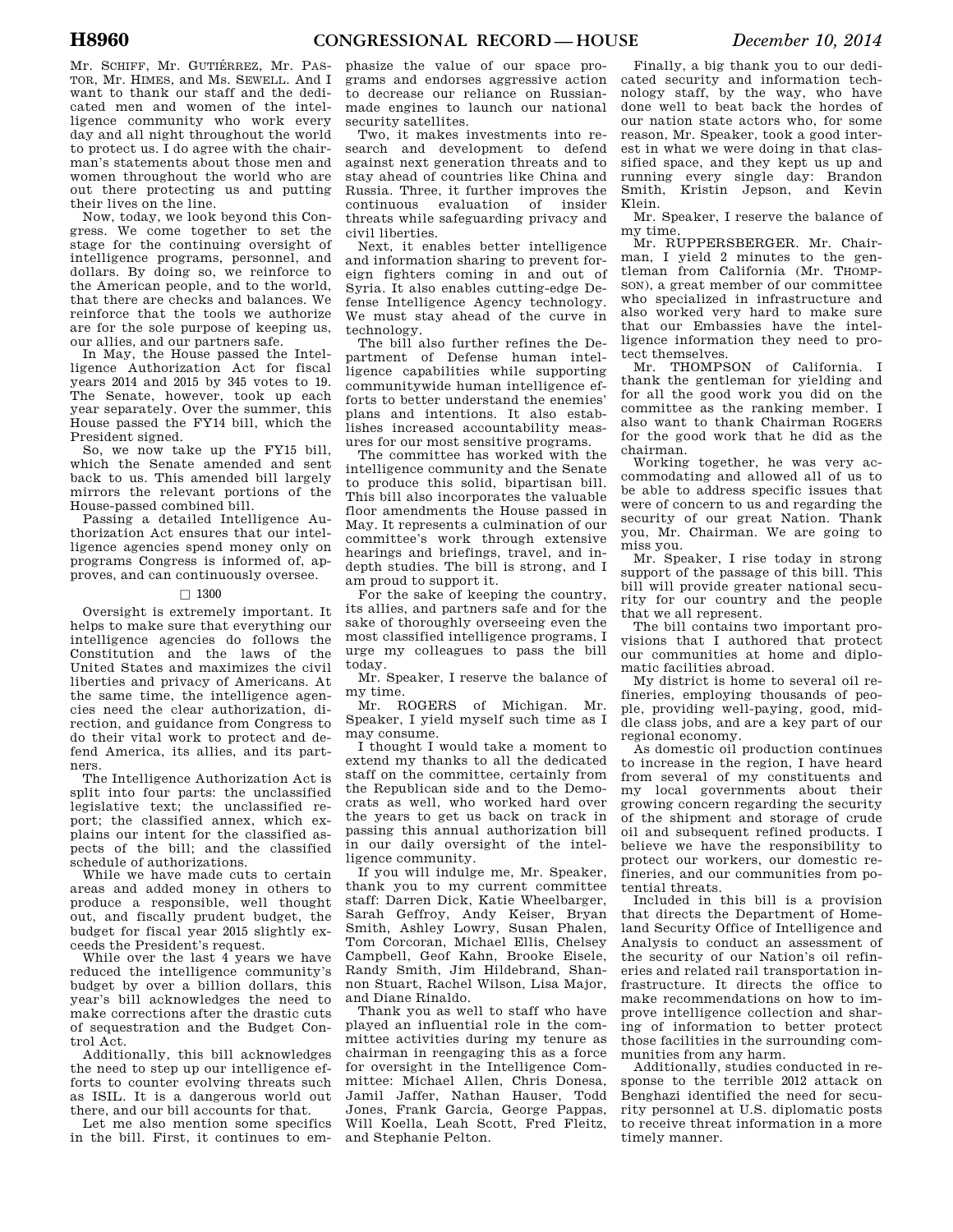The SPEAKER pro tempore. The time of the gentleman has expired.

Mr. RUPPERSBERGER. Mr. Speaker, I yield the gentleman an additional 30 seconds.

Mr. THOMPSON of California. In response to this need, this bill requires the Director of National Intelligence to provide an assessment of the status of threat information sharing between the intelligence community and diplomatic security personnel and to propose actions to help make sure security personnel at U.S. Embassies are better able to request and receive security enhancements in a timely manner.

By making sure our intelligence community is taking concerns seriously and sharing the necessary information, we can better assess and mitigate threats and increase security at home and abroad and make our country safer.

I urge my colleagues to join me in passing this good piece of legislation.

Mr. ROGERS of Michigan. Mr. Speaker, I reserve the balance of my time.

Mr. RUPPERSBERGER. Mr. Speaker, I yield 2 minutes to the gentleman from California, Mr. ADAM SCHIFF, a great member of our committee with a tremendous work ethic. He reads almost every piece of intelligence information and comes to quality and informed conclusions.

He also has focused a lot and specialized in working with legislation involving transparency and accountability and has spent a lot of time on an area that is very important to our Intelligence Committee, the space program.

Mr. SCHIFF. Mr. Speaker, I thank the gentleman for yielding, and I want to join my colleagues in urging the House to support the 2015 Intelligence Authorization Act which has now returned to us from the Senate, but before I address the substance of the bill, I would like to congratulate Chairman ROGERS and Ranking Member RUP-PERSBERGER for their extraordinary efforts to get this bill passed and to the President.

As a member of the Intelligence Committee, I know how hard they and the staff have worked to make this happen, and I would especially like to congratulate Chairman ROGERS and wish him well as he prepares to leave the House at the end of the year. It has been a great pleasure working with you, and I wish you all the very best.

These are challenging days for America's intelligence officers and analysts. As ISIS continues to threaten the Middle East; as Russia's ''little green men'' continue to coordinate attacks on the Ukrainian Government; as North Korea's young, isolated, and often dangerously erratic leader continues his behavior; and as the international community continues its efforts to secure Iran's agreement to dismantle its nuclear weapons program and infrastructure, our intelligence professionals play a vital role in keeping us safe and secure.

Developing and maintaining actionable intelligence on ISIS is of particular urgency. While the intelligence community has been following ISIS' growth for some time, the group's takeover of a large swath of Syria and Iraq has made it a top intelligence priority.

If we are to be effective in partnering with regional allies to degrade and destroy ISIS, we need to be able to develop the very best intelligence and accurate ground truth. That takes time, and it takes assets—on the ground, in the air, in space—to collect information. It also takes the world class analysts of our intelligence community to turn that information into recommendations for policymakers.

We must also remain focused on Russian efforts to destabilize its neighbors, particularly Ukraine, but also the Baltic States. Our intelligence community has given us insight into Russian involvement in these efforts and into the events that led to the tragic downing of the Malaysian airliner last summer.

The bill also prioritizes vital efforts at nonproliferation and will help give us the tools that we need to assess events on the ground in North Korea and Iran and wherever there is a threat of WMD.

These are but a few of the important matters covered in the Intelligence Authorization bill. As a member of the committee who has been proud to work closely with both the chair and ranking member, I am confident it supports our intelligence professionals while providing oversight that is so critical to the proper functioning of our intel-

ligence agencies.<br>Mr. ROGERS of Michigan. Mr. Speaker, I continue to reserve the balance of my time.

Mr. RUPPERSBERGER. Mr. Speaker, I yield myself such time as I may consume.

Mr. Speaker, in closing, I urge my colleagues to vote for this important bipartisan and bicameral bill. It is the single most effective oversight tool we have, and it ensures that our intelligence community has what it needs to keep us and our allies safe. Intelligence is often the first line of defense against a dangerous world. Without it, we are in the dark, and we are vulnerable.

Finally, once again, let me just say thank you to my good friend, Mr. Chairman, and to the members of the committee, to our colleagues in the Senate, and to the men and women of the intelligence community. It has been my honor and privilege to work with you under your great leadership during the 113th Congress.

I also want to thank the Republican and Democratic staffs for working together. That is what makes it work. You are only as good as your team and your staff.

I also would like to acknowledge the Democratic staff: Staff Director Heather Molino, Amanda Rogers-Thorpe, Bob Minehart, Linda Cohen, Carly Blake,

Allison Getty, Deb Haynie, and Michael Bahar.

I also thank staff members who were with us but have retired: Mike Shank, Janet Fisher, and Khizer Sayed.

Mr. Speaker, I yield back the balance of my time.

Mr. ROGERS of Michigan. Mr. Speaker, I yield myself the balance of my time.

Mr. Speaker, again, I want to thank my friends on the other side of the aisle, from Dutch to Heather, and the whole entire team for putting this product together by putting our country first. It is very important.

I challenge every Member to read this material next year when it is announced that you can review the classified annex. Review the classified annex. I think they will have a better perspective at the huge number of challenges facing the United States when it comes to real threats developing around the world.

Mr. Speaker, I would again say thanks to all, and I yield back the balance of my time.

Mr. LANGEVIN. Mr. Speaker, I am proud to support the Intelligence Authorization Act. As a member of the Armed Services and Intelligence Committees, I know these Authorization bills provide the necessary accountability, direction, and resources for those who keep our nation safe.

Today's bill reflects the continuation of the Committee's bipartisan and bicameral work, and I want to thank Chairman ROGERS and Ranking Member RUPPERSBERGER for their strong and consistent leadership on these critical issues.

Today I want to highlight two areas of specific interest to me.

First, this legislation strikes a careful balance between ensuring that our nation's secrets are kept safe and providing appropriate transparency with the American people. There are lawful ways to raise concerns of wrongdoing and procedures to declassify information when appropriate. In the past, Congress has strengthened these avenues, including by enhancing whistleblower protections and the role of Inspectors General.

As it has each year, this bill adds to the mission of counterintelligence to ensure that information is protected and that the tools utilized by security professionals are handled lawfully and with full consideration for the privacy and civil liberties of our intelligence professionals. This bill continues this important direction, asking the DNI to establish appropriate guidelines to govern how publicly available information can be utilized.

Second, this bill continues to support the work of the men and women at the front lines of cybersecurity. It helps cyber professionals at NSA, FBI, and DHS to hone their tools and skills to protect us, while supporting initiatives to grow the next-generation cyber workforce. And it will further aid the Intelligence Community in understanding and defending certain networks from cyber threats.

Mr. Speaker, I am proud of our work on this bill, and I urge its passage.

The SPEAKER pro tempore. The question is on the motion offered by the gentleman from Michigan (Mr. ROGERS) that the House suspend the